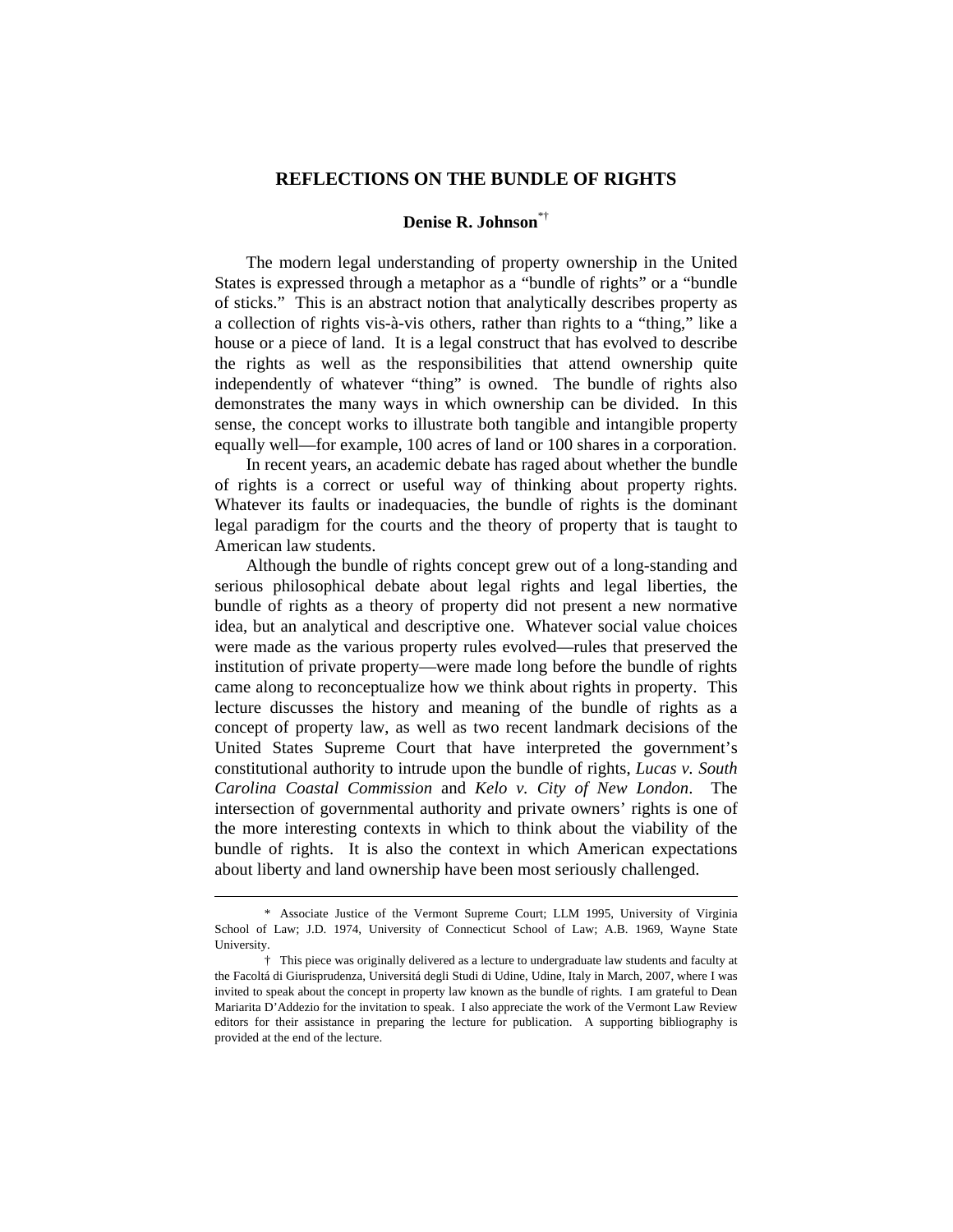Property law comes from three sources: the common law, statutes, and the Constitution. Common law principles are the primary source of property law. These are principles that have been developed by judicial decision in the United States, starting with the adoption of the common law of England at the beginning of our history. Courts have continued to develop these principles over the last two hundred plus years. Property law is a creature of state law because it is state courts that develop the common law as courts of general jurisdiction. Although property principles are generally the same throughout the United States, state courts are not always entirely consistent with one another. State courts vary in their application of law to fact, as well as in their recognition of certain principles or doctrines. This is an inherent feature of a common law system in which each state is a sovereign in its own right. Practically, it means that property owners may be subject to different common law rules in each state in which the property owner has property. For example, water-rights law differs between western states and eastern states because water is a scarce commodity in the western part of the United States. The law in those states may reflect a social value of fair distribution. States with many miles of ocean coastline may have developed different rules with respect to common law nuisance in an effort to protect eroding shoreline. So, even though there is nuisance law in every state and the general principles may be the same, the law may reflect different social values in which unique geography plays a role.

 Although the existence of fifty separate jurisdictions in the United States means that there will be variation in the meaning and application of property principles, an important feature of the common law system is its reliance on precedent. A common law system emphasizes consistency and predictability, while also allowing for modification of rules when necessary. No state law decision is binding on any other state, but it is common practice for state courts to look to other state courts as persuasive authority. Such decisions can be very influential, especially when the facts presented are similar.

 Statutes provide the second source of property law. State statutes apply only within each sovereign state, and statutes enacted by the U.S. Congress apply in all states. Statutes are subject to interpretation by the courts. Like the common law, statutory interpretation will vary from jurisdiction to jurisdiction, even when courts are considering identical or nearly identical statutes. Statutes are important because statutes can modify the common law by determining the distribution of property rights, such as the right to water, rather than leaving the question of right to the courts' discretion.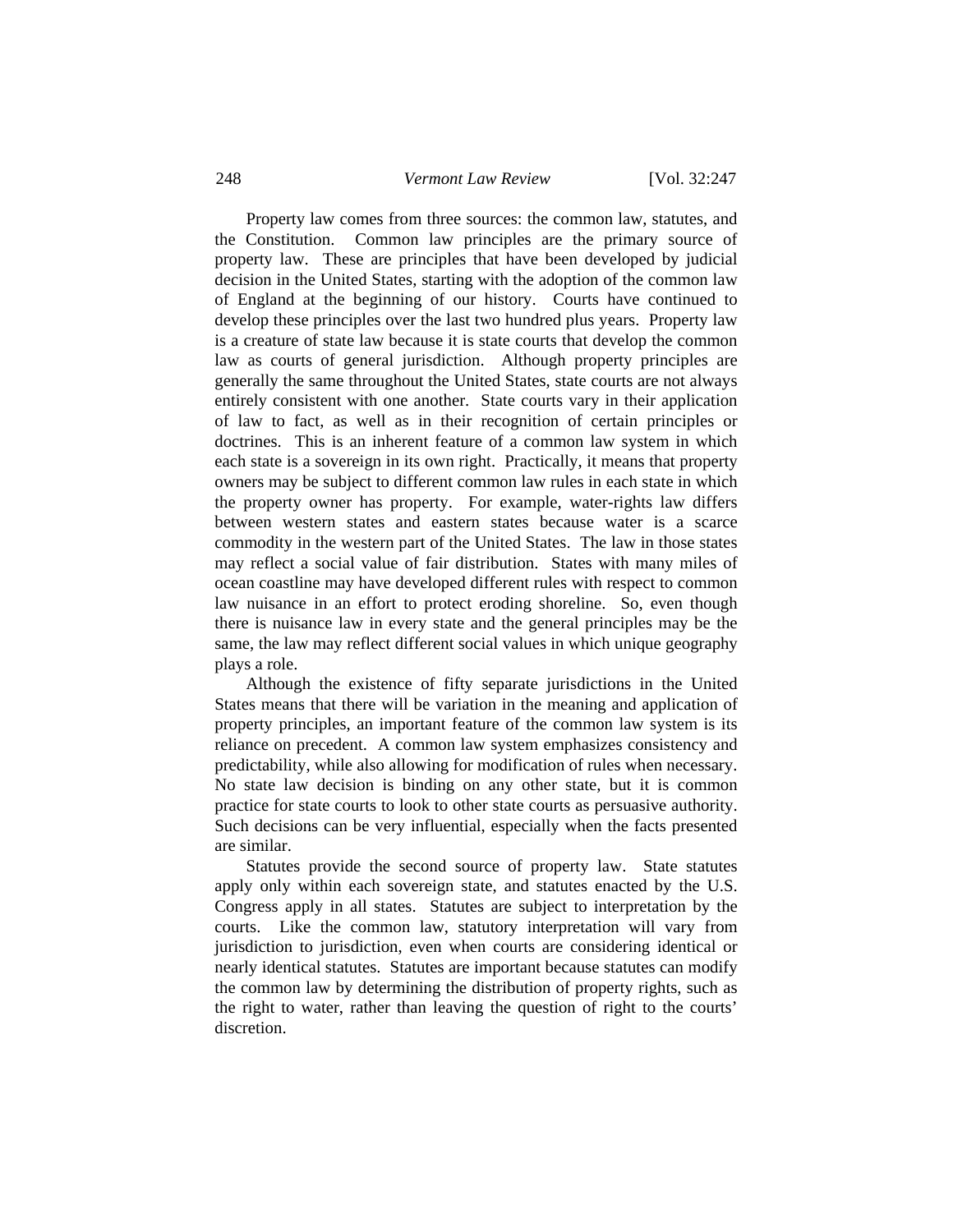The third source of property law is the Constitution of the United States, as well as the constitutional law of each individual state. Through the Due Process Clause of the federal constitution, the government has the authority to take property for public use. This authority trumps a property owner's bundle of rights. When such "takings" occur, the owner has the corresponding right to just compensation for the value of what has been taken.

 Other sources influence courts, although they are not strictly law and therefore do not control the decision of any court. Commentators periodically distill principles of property law into treatises, which are compendiums of case analyses that bring organization and doctrinal harmony to the principles. Treatises are not independent sources of law; they are more like learned encyclopedias, developed by academics who are interested in the theory of the law. They play a role in the development of the common law, in that they can influence judges' opinions. Academic writing often plays the same role as treatises, and in this particular field, we will see that academics were quite influential in the development of the bundle of rights.

 Another source of influence on the development of the common law is the American Law Institute, or ALI, which is an association of lawyers, judges, and academics who are invited to membership, and who discuss and publish so-called Restatements of Law. The Restatements are like treatises in that they collect cases and purport to state the law as it exists in the United States. The ALI has been in operation for many years. It has probably tackled every major subject of common law, including property law, and has revised many of its Restatements two or three times. In the 1930s, it adopted the bundle of rights concept of property as a set of legal relations among people. The ALI has undertaken many property law Restatements on discrete subjects, like future interests, but its early work adopting the abstract notion of property as rights and responsibilities still stands. Courts rely on Restatements in the same manner as treatises, as impartial, scholarly reviews and criticisms of the law as it is or, in some cases, as it should be. In that sense, they can be an important influence on state court decisions.

 The bundle of rights metaphor was intended to signify that property is a set of legal relationships among people and is not merely ownership of "things" or the relationships between owners and things. Today, lawyers take the metaphor for granted as illustrating these relationships, but before the twentieth century, this conception of property law was not the way in which laymen or legal professionals thought about property. Property in a "physicalist" sense was based on categories of things, "with the nature of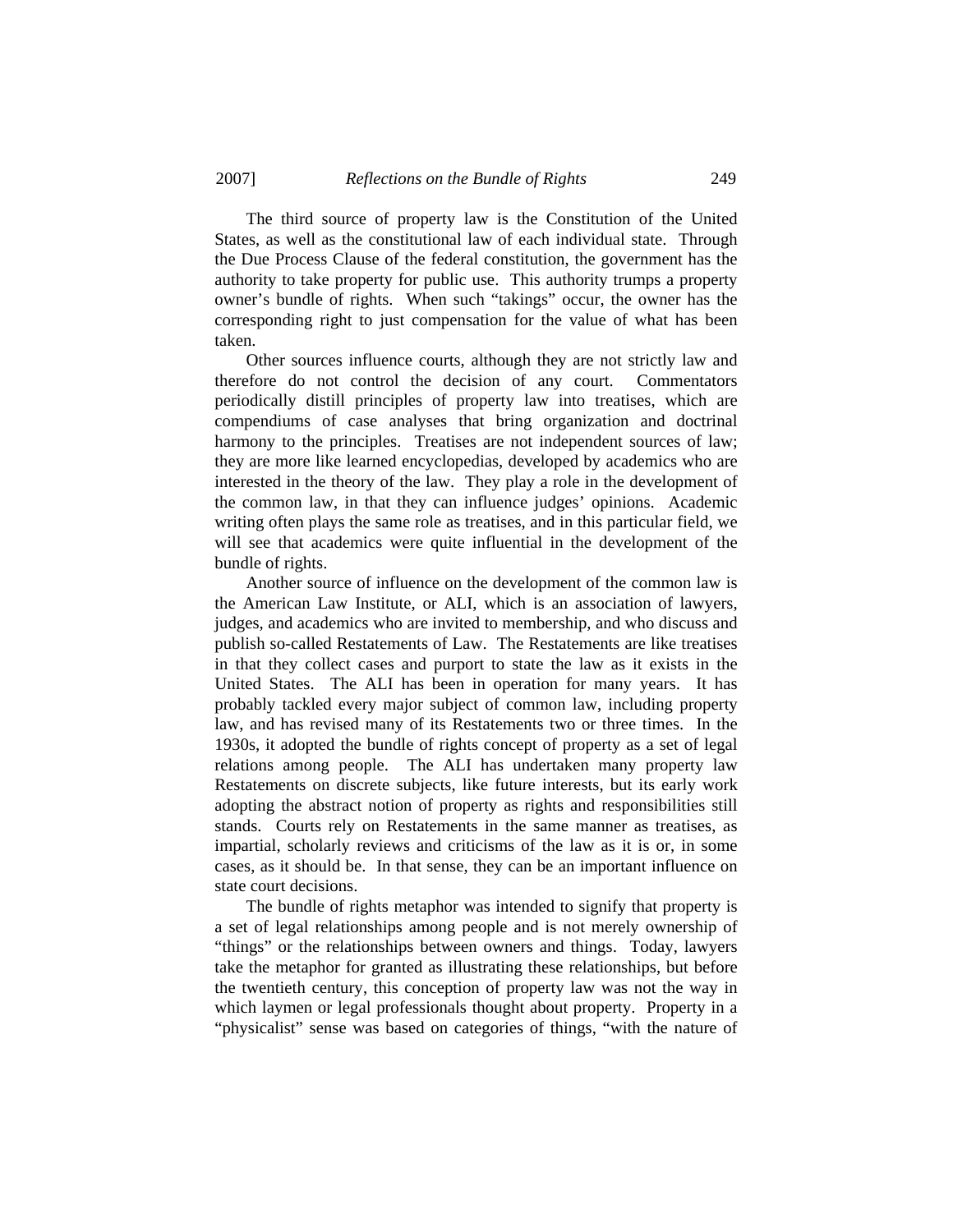each thing determining its treatment at law." If it was "real property," that is, land and things attached to the land that were essentially not movable, it was subject to different rules from those affecting "personal property," such as furniture, horses, jewelry, and money, or things that were movable. Today, we still classify property as either real or personal.

 The physicalist definition of property was one of "absolute dominion"—the exclusive right of possessing, enjoying and disposing of a thing. William Blackstone, the English legal writer of the eighteenth century, whose Commentaries on the English common law were widely used in the United States in the early days of its history, defined property as a "sole and despotic" relationship between a person and a thing. In this classical liberal definition, the only function of private property was to secure freedom and autonomy for individuals; the only obligation was to do no harm to others in the exercise of one's rights. People viewed ownership of land as the path to wealth, autonomy, and status. Ownership provided a circular justification for property rights that were themselves seen to naturally flow from ownership.

 By the end of the nineteenth century, Blackstone's conception of property had become outdated. Interests in land were no longer the principal objects described by the law of property. The physicalist notion could not express all sorts of new property interests that were coming into being, especially intangible property such as business goodwill, trademarks, trade secrets, and shares of corporations—things that nobody could see or touch. A reconceptualization of property was in order, and it came from two sources, one intellectual and one social.

 On the intellectual front, academics known as Legal Realists and Legal Pragmatists engaged in a common enterprise of critiquing the classical conception of property as defined by Blackstone. These were not writers who were organized in any formal way, or who agreed on any particular philosophy. Matters of social justice and the role that private property played in structuring social relationships concerned many of these writers. They saw property as power, and they wanted American law and politics to adapt to changing economic and social conditions to achieve social justice. They were writing in the first half of the twentieth century, a time of great economic and social upheaval in the United States—times of economic boom as well as the Great Depression, a time of increasing industrialization and concentration of economic wealth, increasing class conflicts, and two World Wars.

 From these writers, we can discern two major objections to the classical liberal conception of property. The first was that Blackstone's description of property was simply inaccurate in that it wrongly suggested a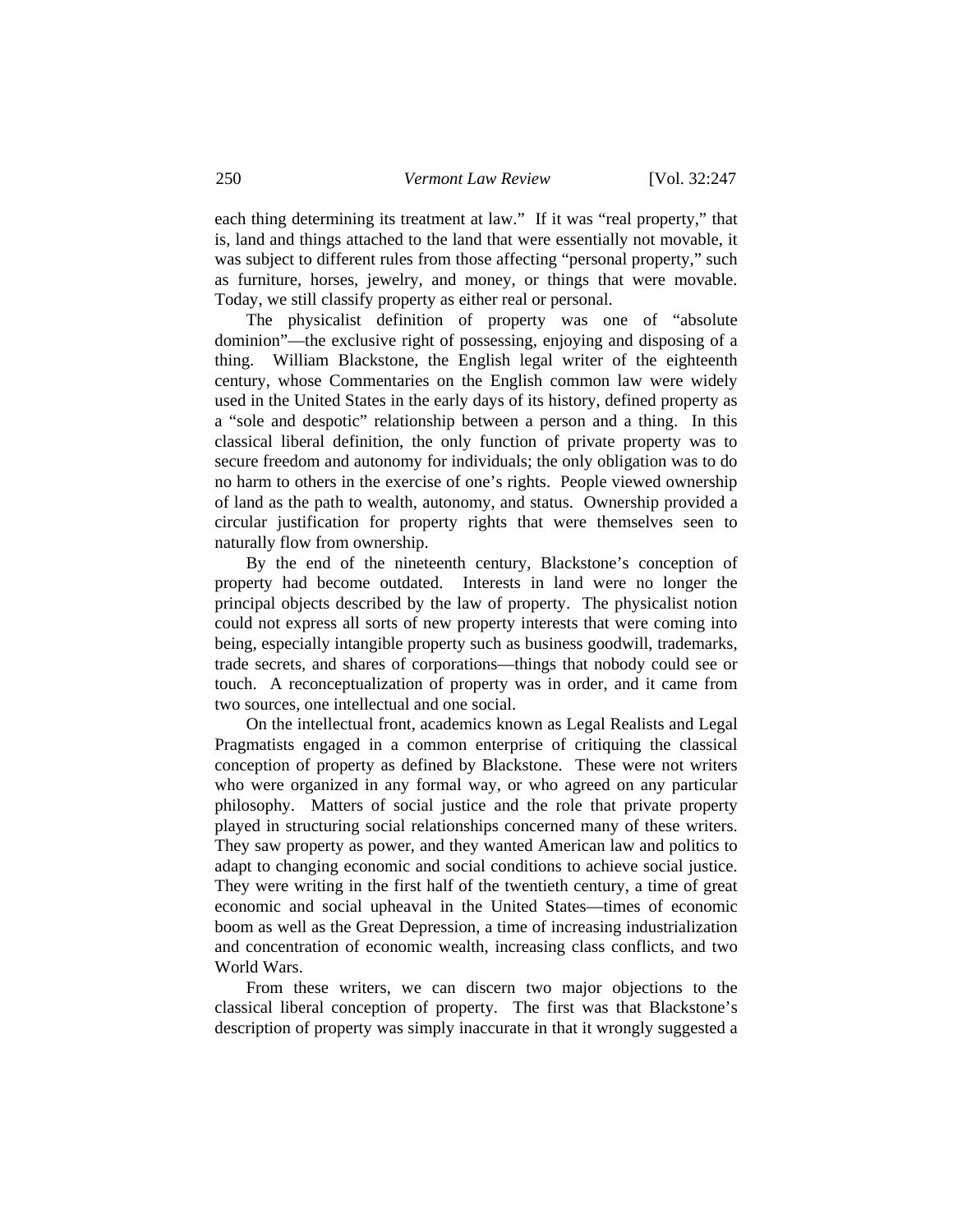property owner had complete and absolute freedom in the use and control of his property when, in fact, this was not true. It failed to take into account that full exercise of one person's rights could cause harm to others, even though the law did not always recognize it. The second objection was that Blackstone's conception *masked* the political function of property as power. Legal Realists and Legal Pragmatists wanted to develop a notion of property that *exposed* the social and political character of private property.

 One of the most important contributors to a new theory of property rights was a professor at Stanford Law School in California, Wesley Newcomb Hohfeld. He published a now-famous article in 1913 entitled "Some Fundamental Legal Conceptions as Applied in Judicial Reasoning." In the article, Hohfeld argued that property does not consist of things, but rather fundamental legal relations between people. He categorized these relationships as four legal opposites and four legal correlatives. Hohfeld's theory conveys the idea that one who has a right is opposed by another who has "no-right," and that these opposites are a set of legal relations that can describe any kind of property. These legal relationships are sets of claims and entitlements in tension with each other, held by people against one another. For example, a person who has a right to possession of property has a right to exclude others from trespassing, and if he chooses to exclude others, those persons have a corresponding no-right to enter upon the property. The person who has the right is supported by the state because he may enforce his right in court. The person who has no-right has a duty to stay off the property and can be sued for trespass.

 Hohfeld's analytical tool identified eight basic legal rights, but Hohfeld characterized them as rights, powers, privileges, and immunities. A privilege is permission to act without being liable for damages to others and without being subject to state power to prevent those acts. A power is the ability to change legal entitlements held by oneself or others and to enforce those changes at law. An immunity allows one to be secure in his own entitlements and to prevent them from being changed by others. Each right was opposed in this framework by a negative right, or the absence of the entitlement that was embodied in the positive right.

 Hohfeld's analysis revealed that ownership is not the simple and nonsocial relationship between a person and a thing that Blackstone described. "Ownership [i]s a complex set of legal relations in which individuals [a]re interdependent." "Because ownership is relational, no person can enjoy complete freedom to use, possess, enjoy, or transfer" their assets; conflicts and interferences with rights are unavoidable. The real question in every case is how courts make the value choices about which interferences with rights should be prohibited or permitted.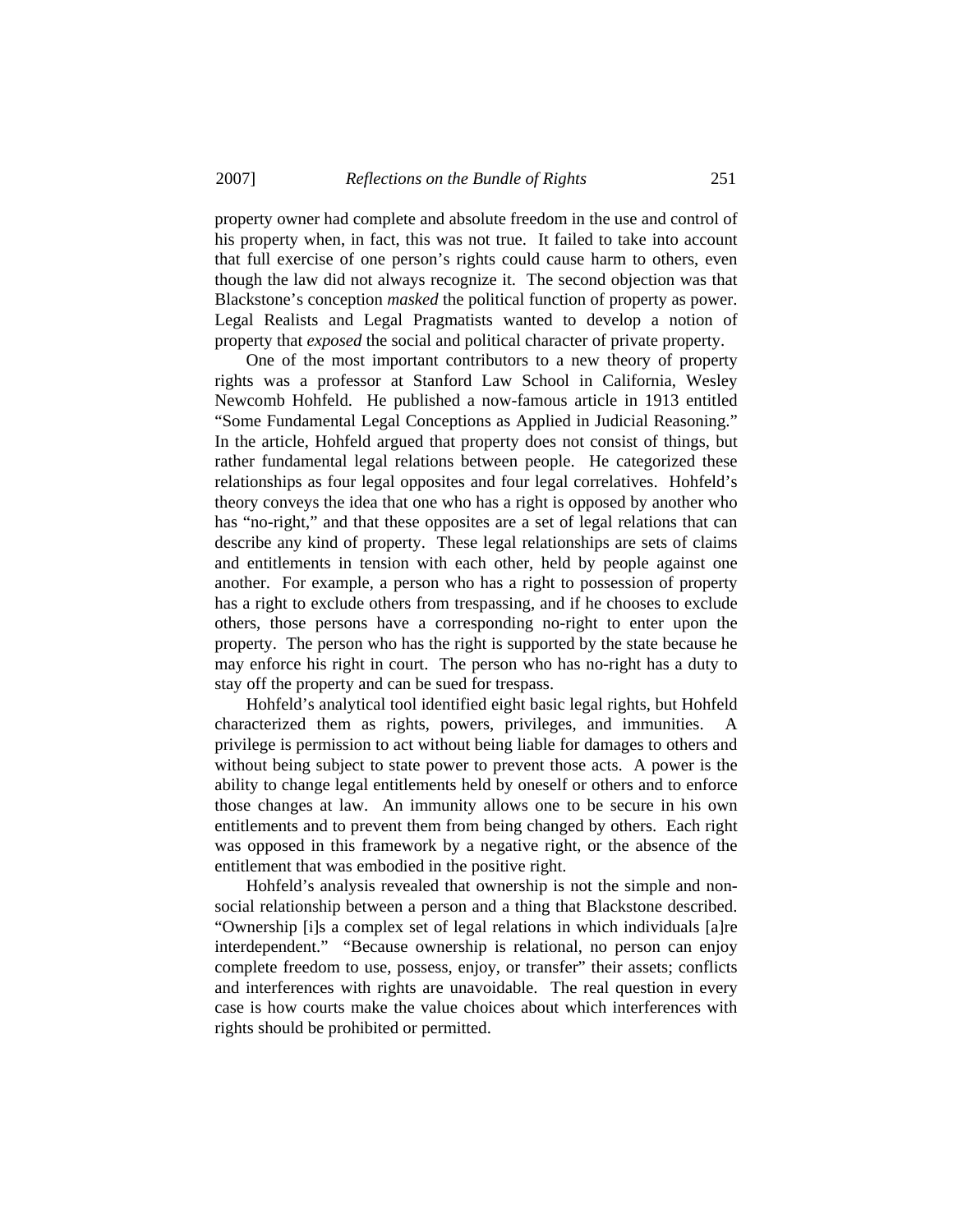Hohfeld maintained that the answer to the question did not follow from any logic inherent in the rights themselves; rather, whatever policies society decided to promote dictated the answer. He wanted "to highlight and clarify the social and political dimensions" that underlie legal decisions that recognize, or fail to recognize, a privilege or a right in any person. Put another way, his method of analysis exposed that the legal rules surrounding property are not a matter of neutral deductive reasoning that followed from the fact of ownership itself, but from a policy determination forced by a conflict between competing interests. Hohfeld did not challenge the policy determination itself, that is, his construct did not give the answer as to which side should be preferred when competing interests conflict; he was more interested in having courts acknowledge that judges were making policy choices that reflected social values. In that sense, Hohfeld was not as interested in the normative discussion as other writers were. His work was less obviously politically motivated, but his analysis represented a breakthrough in reconceptualizing property law in the United States.

 Many other academic writers built upon Hohfeld's work. In the 1930s, the ALI adopted his conception of property as a set of social relations. According to the Restatement of 1936, "[T]he totality of rights, powers, privileges and immunities which" one could have with respect to a "thing" are "complete property in [the] thing." The totality may vary in time and place because common law and statutes change, but at any one time, a person who holds complete property in a thing is deemed the owner. The Restatement also made clear that one may hold less than every single interest in a thing and still be considered its owner. For example, a person who owns the totality of property interests in a piece of land and then mortgages it to a bank is still considered the owner, subject to the mortgage. The owner would still be considered the owner if, in addition to the mortgage, he has given away possession of the property by allowing his mother to live there for the rest of her life. The owner may also have given an easement or license to cross the property to his next-door neighbor. None of these parts of ownership that he has given away would deprive him of ownership because he would still have many rights left. At the same time, the people to whom the owner has given a piece of the property also own interests in that property. These interests are more limited and are less than complete ownership, but they are all rights that are secured by law and can be enforced against the owner, if necessary. This illustrates the Hohfeldian notion that rights in property may be divided into many smaller segments or interests. This is the essence of the bundle of rights concept.

No one is quite sure where the terms "bundle of sticks" and "bundle of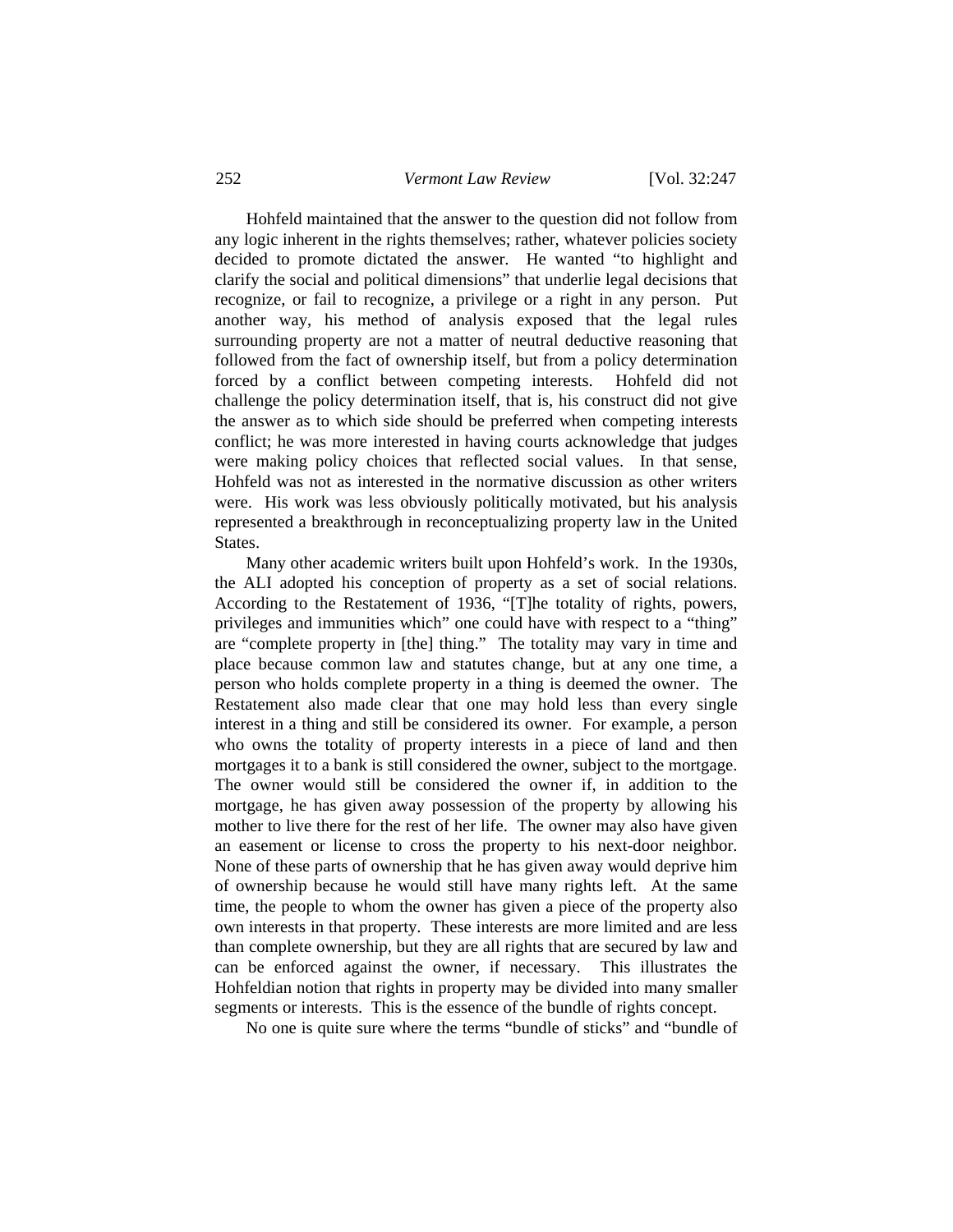rights" came from, but we can identify the sticks or rights that make up the bundle. In the early 1960s, A. M. Honore wrote an essay on ownership in which he attempted to list the incidents of ownership that have come to be known as the bundle of rights. Honore claimed that his list of incidents of full ownership were "common to all 'mature' legal systems." The list below provides general definitions. They are subject to variations, qualifications, and limitations on scope that come from common law rules, statutes, or private agreements that the owner has entered into, like the example I just discussed.

- 1. The right to possess—the right to "exclusive physical control of the thing owned. Where the thing cannot be possessed physically" because it is intangible, "possession may be understood metaphorically or simply as the right to exclude others from the use or other benefits of the thing."
- 2. The right to use—the right "to personal enjoyment and use of the thing as distinct from" the right to manage and the right to the income.
- 3. The right to manage—the right "to decide how and by whom a thing shall be used."
- 4. The right to the income—the right "to the benefits derived from foregoing personal use of a thing and allowing others to use it."
- 5. The right to capital—"the power to alienate the thing," meaning to sell or give it away, "and to consume, waste, modify, or destroy it."
- 6. The right to security—"immunity from expropriation," that is, the land cannot be taken from the right-holder.
- 7. The power of transmissibility—"the power to devise or bequeath the thing," meaning to give it to somebody else after your death.
- 8. The absence of term—"the indeterminate length of one's ownership rights," that is, that ownership is not for a term of years, but forever.
- 9. The prohibition of harmful use—a person's duty to refrain "from using the thing in certain ways harmful to others."
- 10. Liability to execution—liability for having "the thing taken away for repayment of a debt."
- 11. Residuary character—"the existence of rules governing the reversion of lapsed ownership rights"; for example, who is entitled to the property if the taxes are not paid, or if some other obligation of ownership is not exercised.

It is not necessary to hold all eleven of Honore's incidents to be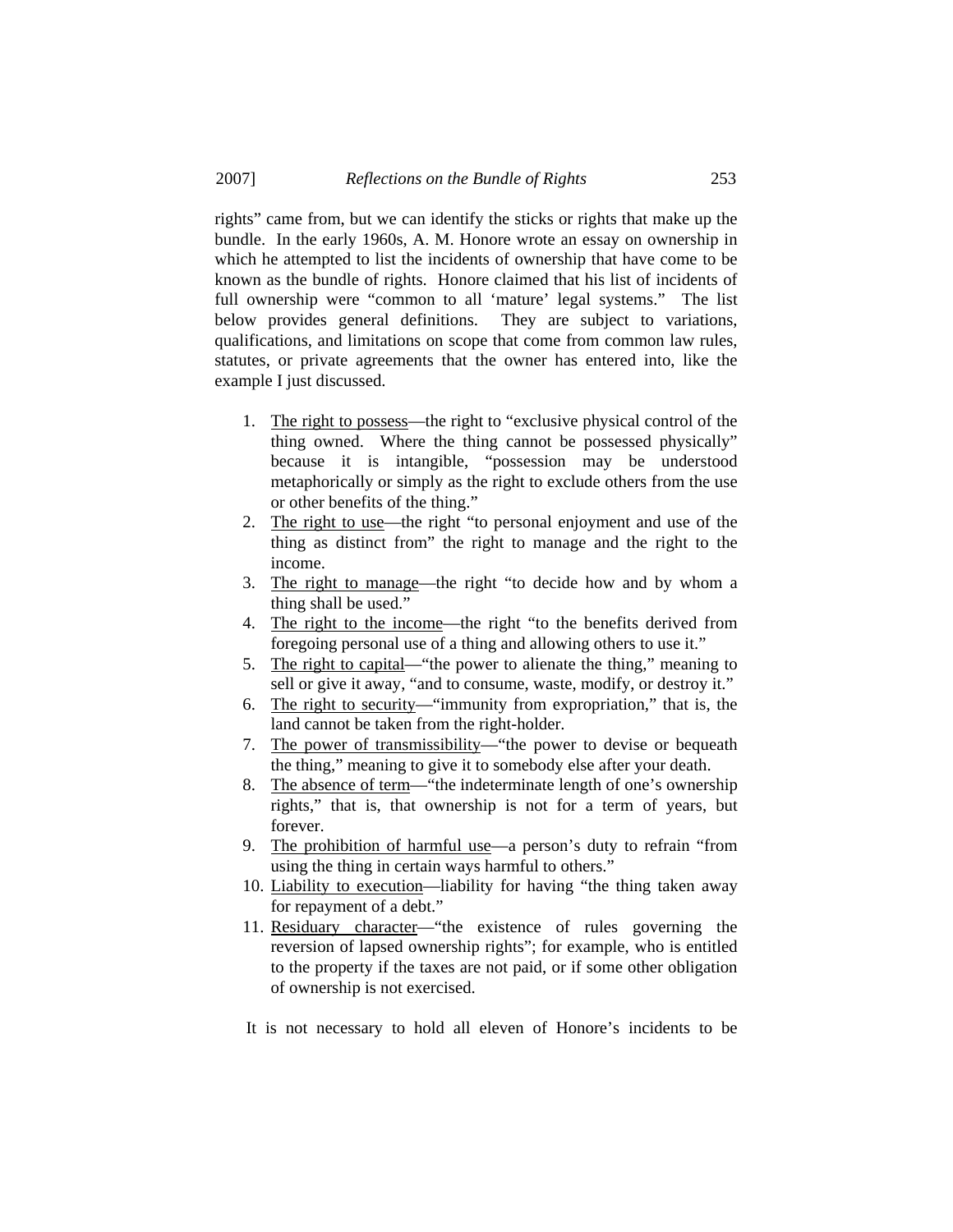considered a per se owner of property, but some incidents are clearly more important than others. Although it is often said that the right to possession is one of the most important rights, it is not necessarily more important than the right to capital, which is the right to alienate or dispose of the property. Honore's incidents are also naturally subsets of other incidents. If one has a right to capital, or to exercise dominion over property, he also has a right to use, unless he has exercised his power to give it away temporarily to a tenant. One might own the right to receive the income from a piece of property, but not own the property itself because one lacks the right to dispose of it. The combination of some incidents can add up to ownership rights, depending on the context, and without all the incidents being present. Ownership can be shared in an almost infinite variety of ways. Thus, the concept of the bundle of separate sticks, with different "owners" holding different sticks, meant that property ownership was a very flexible concept, largely unconcerned with the object itself.

 Honore's incidents of ownership demonstrate Hohfeld's concept of property rights as "different sorts of rights and rights-correlatives" that may aggregate in many different ways to explain ownership. For example, the right to capital is a legal right that is enforceable against others. If I own the right to capital, I can convey or sell the property to somebody else; I can waste it by refusing to maintain it and letting it fall into disrepair; I can destroy it by razing a building on my land. These rights are not unlimited, however, because laws affect how I may convey the property, how I waste it, or how I destroy it.

 Limitations from common law obligations or statutes protect other societal interests, like the environment, or the public health and safety. For example, I may not have the right to fill in a wetland so that buildings can be erected on it because various state and/or federal laws exist that require wetlands to be maintained in their natural state. I may not have complete freedom to harvest the forest on my land without complying with applicable environmental regulations. But to the extent that I have a right to do these things, such a right is legally enforceable. The prohibition of harmful use, on the other hand, is a duty. I have a duty not to use my property in a way that interferes with the rights of others. If, in the act of destroying my property, I cause a flood on my neighbor's property, I will have created a nuisance. So the list of incidents in Honore's bundle, like the Hohfeldian equation, describes property ownership as entailing both rights and obligations.

 American property law cases in which competing rights were decided have frequently articulated various specific property rights included in Honore's list of incidents. There are cases involving air rights, or the right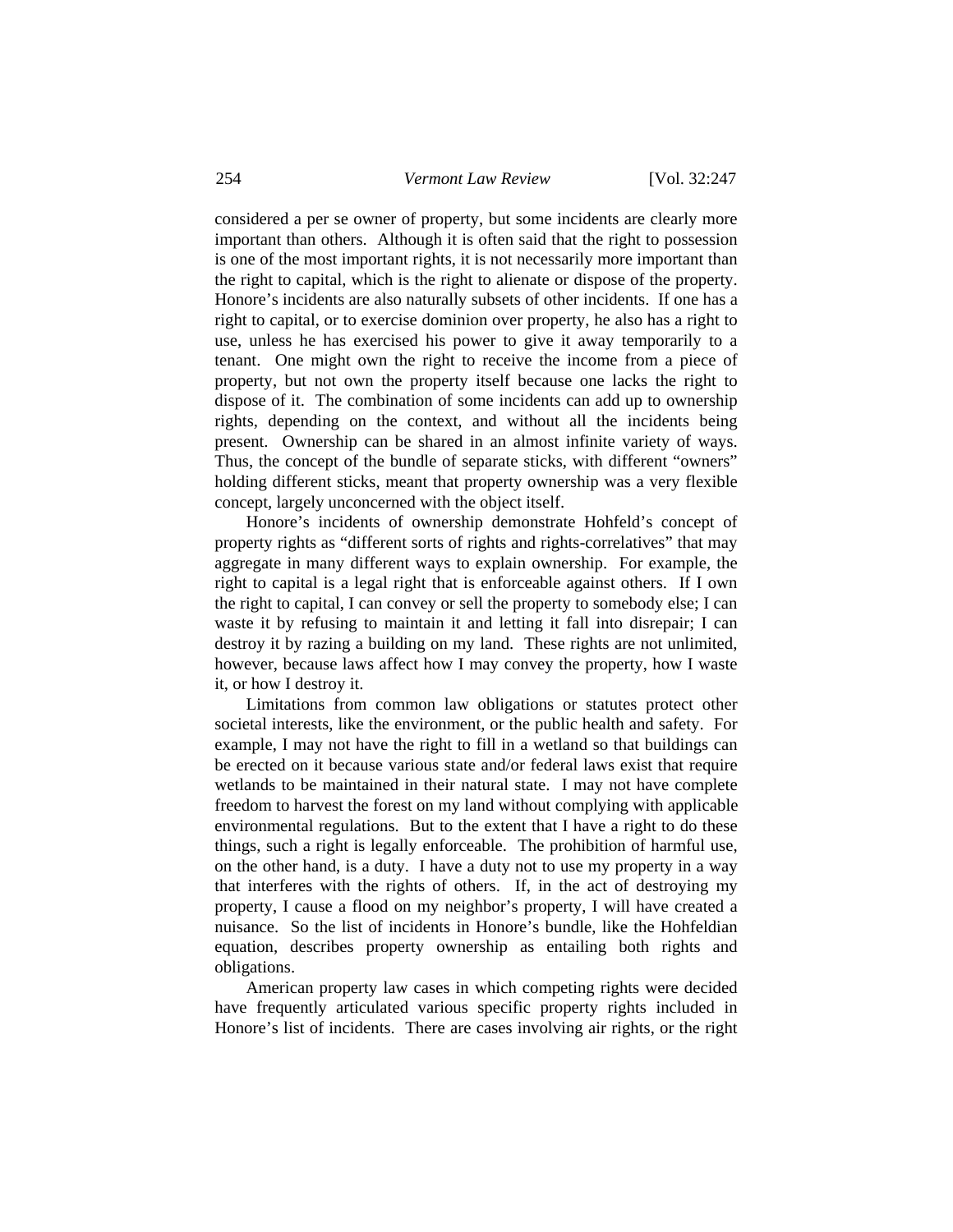to use the air above a piece of property; lateral support rights and surface rights, which might compete when different entities own subsurface and surface rights; water rights of riparian property owners, or the right to divert subsurface water; and all of the rules about use, exclusion, and alienation regarding estates in land, future interests in land, easements and licenses, the right to quiet enjoyment, the bar against controlling land indefinitely after one's death by certain legal devices, the law of tenancies, and so forth.

 Academic discourse in the early part of the twentieth century fueled acceptance of the bundle of rights. But other social influences also supported the concept, and it was perhaps the combination of vigorous academic debate and social, economic, and political influences that created acceptance for the bundle of rights. The United States economy was changing in a manner that demanded a new conception of ownership that took into account complex legal and financial relationships. In the nineteenth and twentieth centuries, the economy changed from an agrarianbased economy to an industrial one, and then to an information-based economy. A theory of property had to take account of intangibles, and it had to disaggregate ownership into a variety of interests held by many stakeholders. It had to work well for an economy promoting value, trade, and security in capital investments in all kinds of business enterprises. Property law could not remain stuck in a physicalist, land-centered theory that was irrelevant to or inadequately accounted for new forms of property.

 Moreover, in the twentieth century, there were dramatic changes in the social and political realms that led to the rise of the regulatory state. New pressures confronted the government, caused by urbanization, scientific and technological advances, rising standards of living, demands for environmental and consumer protections, racial unrest, and other matters. These pressures called for an adaptable concept of property that could be defined according to social needs and values. A concept of property that allowed absolute control by a private individual did not allow for what many saw as essential governmental regulation. Therefore it was pragmatic to conceive of property ownership as a bundle of rights that was infinitely malleable and adaptable, unhindered by formalistic restraints or narrow conceptions. It could change with the times to accommodate limitations or impose obligations by the government to advance important social policies.

 The civil rights movement provides a prime example. The movement began to attack legal segregation in America, law by law, from the desegregation of public accommodations, which included hotels, restaurants and businesses open to public trade, to the desegregation of the private housing market. Eventually, civil rights laws were passed that affected what owners of private property could do with their land. If an owner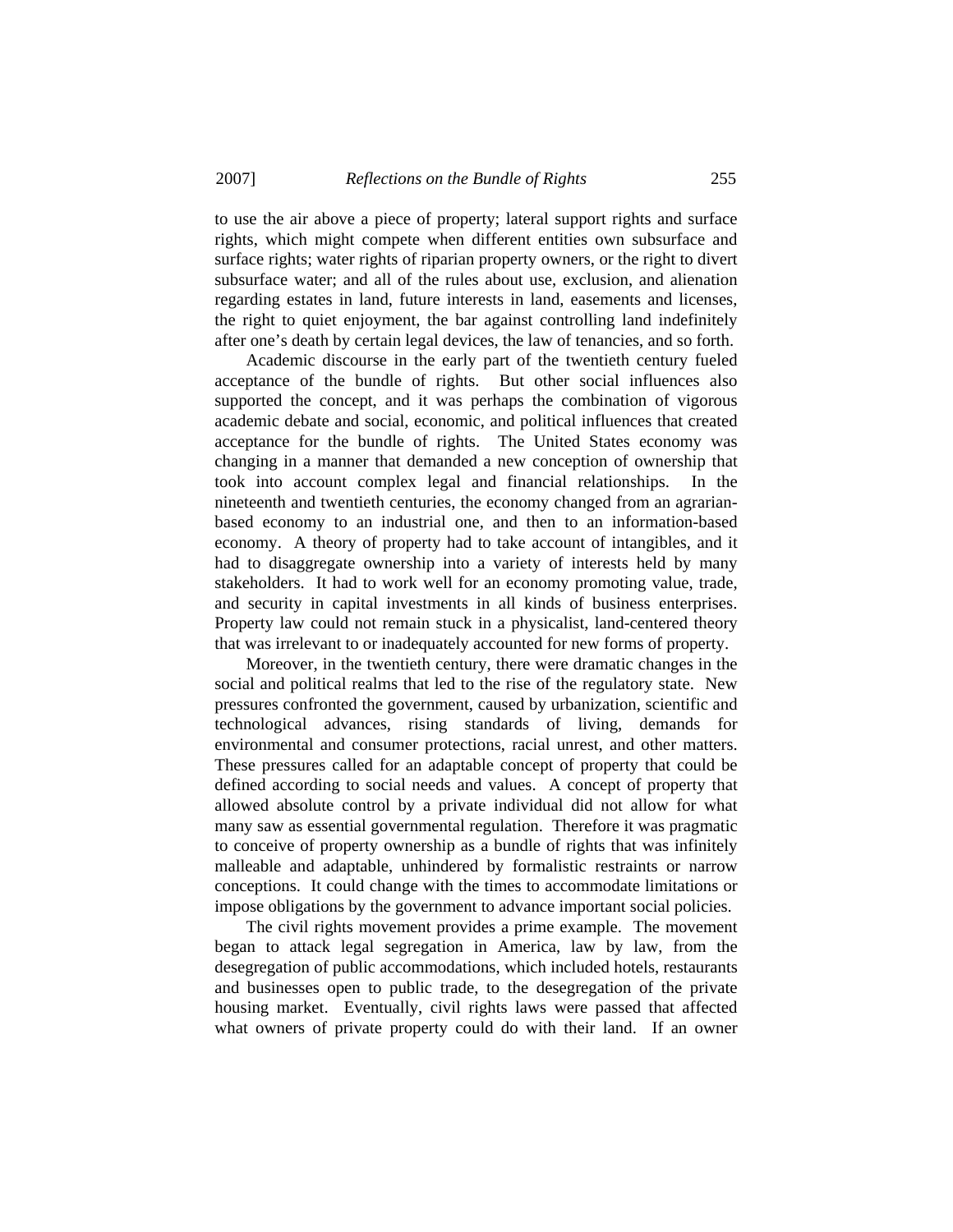operated a restaurant, he could not refuse to serve people on the basis of race. If an owner of a house exercised his right to dispose of it, he could not refuse to sell to a person solely on the basis of race. These are examples of how government regulation diminished the absolutist view of ownership as complete dominion and control.

 It would be inaccurate to suggest, however, that one day the physicalist notion died and the bundle of rights rose up to take its place. It is more accurate to say that they coexisted, with the bundle of rights increasingly becoming the dominant paradigm in law. The academic debate has been far from static since the 1960s, when Honore published his version of the bundle. Other writers have entered the fray and pushed to expand the bundle of sticks or to criticize it as an inadequate theory. Many in academia are now struggling with new concepts of property altogether. Much of the struggle, however, focuses on normative discussions that attempt to justify property rules or to urge alteration of them based on the writer's preferred social values. Following is an overview of some of the current theories being advanced as they relate to the concept of the bundle of rights.

 For some writers, property law should promote environmental values. These writers seek a definition of property that promotes a shared sense of stewardship of land because of its unique role in the health of an ecosystem. These writers want to move back toward a physicalist notion of property so that environmental values can be respected. One writer suggests that the metaphor of the bundle of sticks should include a piece of "green wood" because green wood is alive and rooted in the earth. The stick of green wood represents "the duty of environmental context" defined as a mandate that the basic environmental context of land be preserved in accordance with environmental ethics. Thus, the rights of a person who owns a piece of land abutting the seashore would be curtailed by the interdependence of that piece of land with its ecosystem.

 Another environmental writer suggests that the bundle of sticks, with its emphasis on rights and correlative tensions, does not allow for an adequate understanding of property as shared interests in an object. In this writer's vision, the various "stakeholders" or "rights-holders" should be recognized not merely as enjoying certain entitlements, but also as being subject to various duties and responsibilities. Recognizing that humans are part of the ecological community implies a duty to nature. According to this ethic, landowners owe as much to future generations as to other current stakeholders.

 Another theorist argues that there should be a "personhood" concept of property, one that recognizes that "things" in the physical world are important to the "development of human identity and the security of human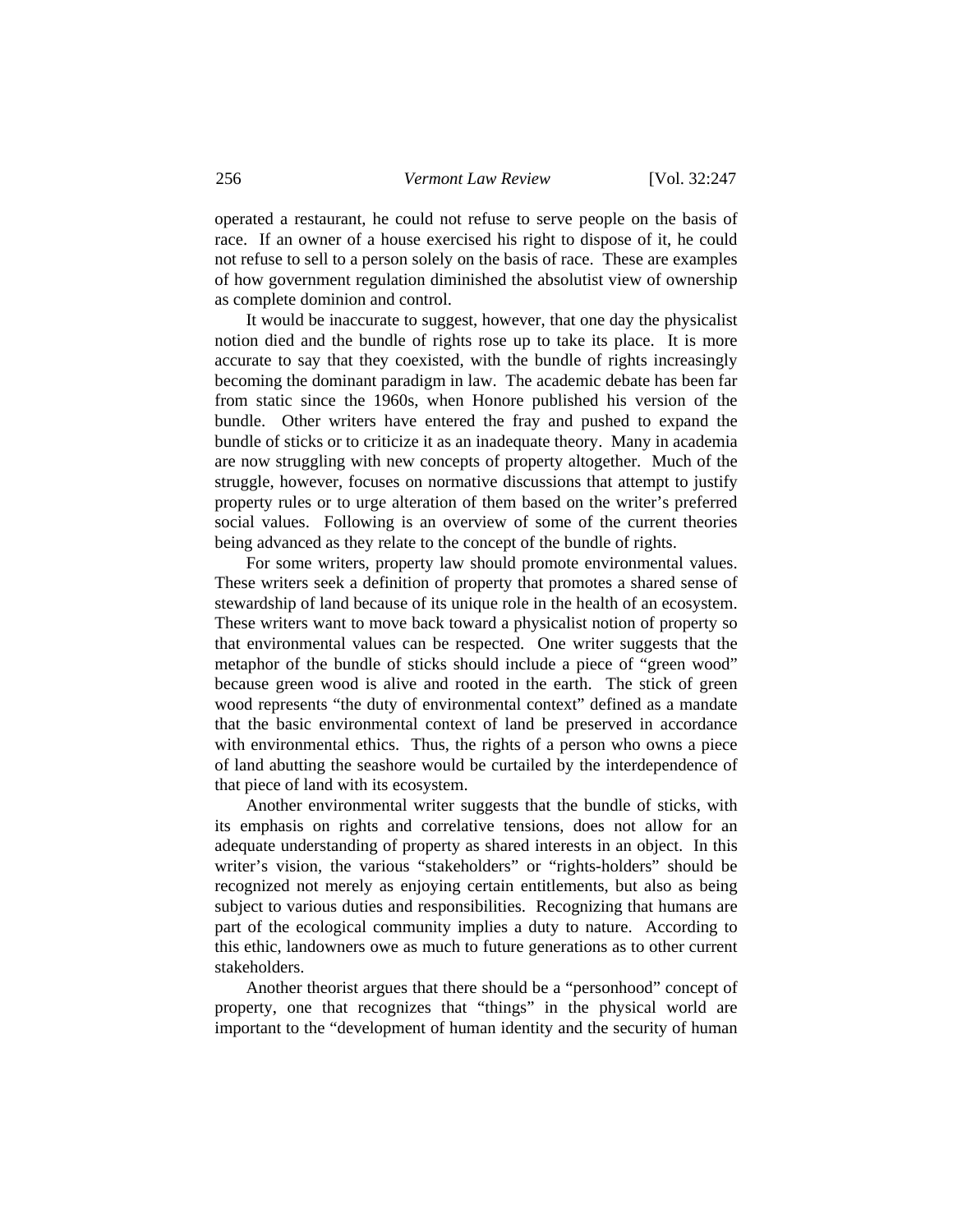freedom." Property that is bound up with a person's identity should be protected more than fungible goods, which are replaceable. In this theory of property, the emphasis is on things, rather than the bundle of rights, and the need to categorize and recognize, in law, that certain things cannot be "alienated" or transferred.

 On the other end of the spectrum, the law and economics movement treats property exclusively from a market perspective. The market perspective treats all resources that have market value, defined as exchange value, as property. From this perspective, the social value question is why the law prohibits markets in certain goods and not others. For example, why do we prohibit the sale of babies or human organs, but not the sale of other things that have exchange value? To the law and economics people, the critical issue in any system of property rights is that rights must be freely transferable.

 Because the bundle of rights recognizes that many individuals can have simultaneously existing, legally recognized interests, it is essential to an economic analysis of property. The commodification of property law, by which value is measured by whether a thing can be bought and sold, is consistent with the bundle of rights concept. Since the United States is currently in the grip of law and economics theory, it is probably safe to assume that the bundle of rights concept, despite its many critics, will remain in use for the foreseeable future.

 Thus far, we have been talking about property rights as relations between people or entities in the context of private rights, that is, property rights as rules that resolve the conflict between competing private interests. But the most significant impact on various incidents of the bundle of rights has come from the contest between private rights and the public interest. This is a contest of constitutional dimension because it involves the Fifth Amendment to the United States Constitution, which is a part of the Bill of Rights. The Fifth Amendment prohibits the taking of private property for public use without just compensation. Two important cases in recent history involve this so-called Takings Clause of the Fifth Amendment and private property rights. The first decision implicates directly the bundle of rights and the common law property rules that make up the bundle in each state. The second decision is about the meaning of "public use." Many commentators view it as threatening the very foundations of private property—in Honore's list, it would be the right to security or the defense against expropriation. These two cases invite a discussion of the physicalist notion of property, the more flexible bundle of rights concept, and why the two concepts continue to exist. What is interesting about these cases is how much the Justices who decided them were rooted in both legal concepts. At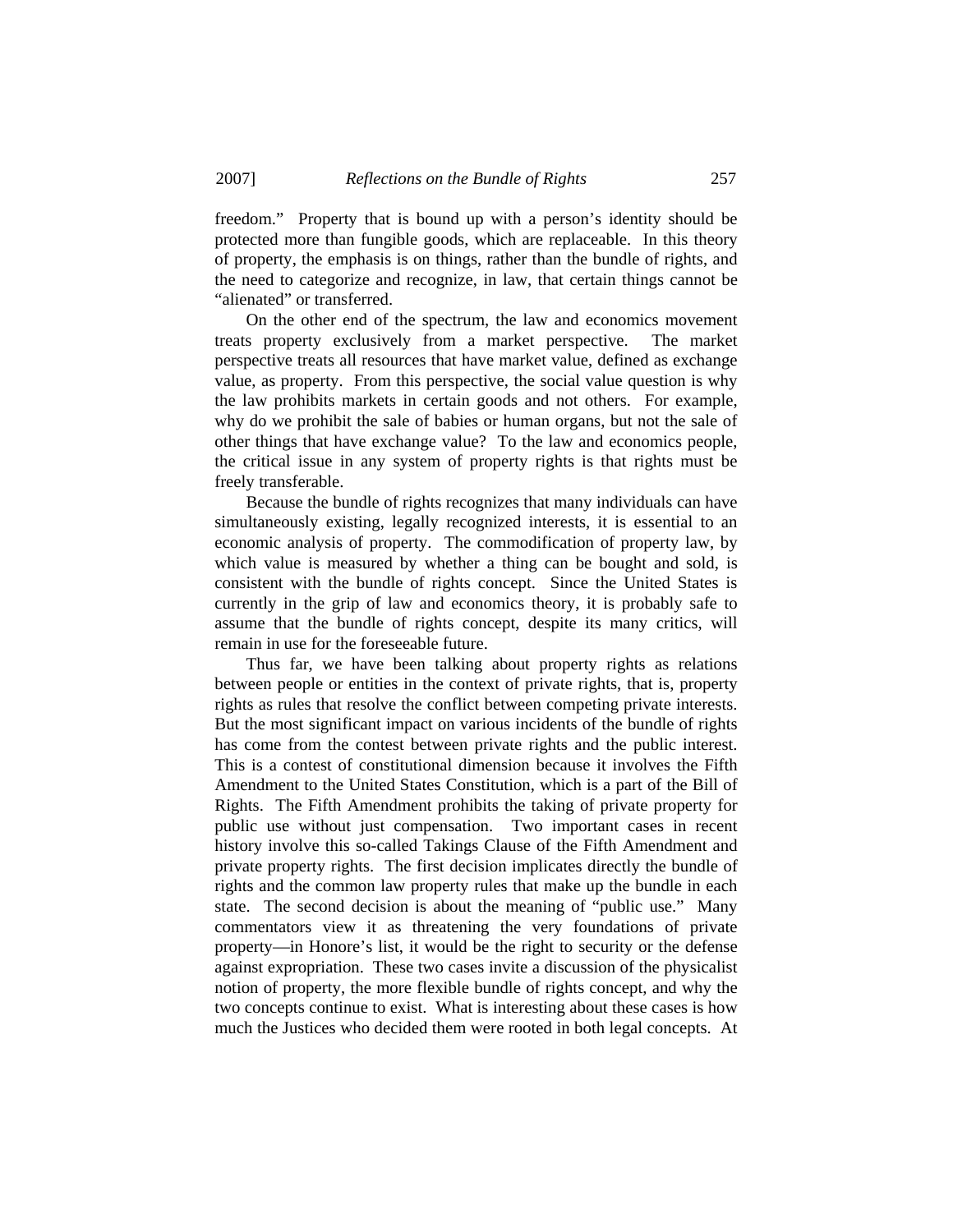the same time, the Justices were also influenced by what we might call the popular or traditional understanding of private ownership in the United States, which might be summarized in the expression, "my home is my castle."

 The government has the inherent power to build the infrastructure that citizens rely upon to support the general welfare of society—highways, bridges, schools, government buildings and so forth. In the United States, if the government has to acquire private land to carry out a public purpose, it may do so through a doctrine known as eminent domain. Eminent domain is a necessary attribute of sovereignty inherent in the power of the federal and state governments. The power of eminent domain is limited by the Fifth Amendment to the Constitution, which requires the federal and state governments to pay the landowner the fair market value of land that the government takes for a public purpose. The property owner is entitled to contest the public purpose for taking the land, as well as the compensation, but the government, if it is acting reasonably in the public interest, is likely to prevail. These kinds of cases in which a physical piece of property is actually taken from the owner are the clearest examples of takings cases under the Fifth Amendment.

 In the exercise of its inherent police power, government also undertakes many actions that control land use by regulation rather than acquisition. Police power is the power of government to regulate human conduct to protect or promote public health, safety, and welfare. An example of this is zoning—redrawing the acceptable uses for certain areas of a city, limiting some areas to commercial, some to residential, and some to industrial. Another example is the government's right to shut down a business that is causing a health hazard or nuisance. No compensation may be due if the government is acting pursuant to its inherent police power, unless the regulation goes "too far."

 On the compensation spectrum, what is too far? On one end is a physical taking where compensation is always due, and on the other is an indirect effect on property from a general law of broad applicability for which no compensation is due. Between these two opposites, one must locate the meaning of "too far." This is the law of regulatory takings. The issue in a regulatory takings case is whether the government has to pay somebody even though there is no physical invasion of the property itself, and even though it is acting legitimately pursuant to its police power. The first case I will discuss, *Lucas v. South Carolina Coastal Commission*, decided in 1992, is an example of a regulatory takings case.

 The *Lucas* case involved an owner who purchased land on the Isle of Palms, a barrier island east of Charleston, South Carolina, for the purpose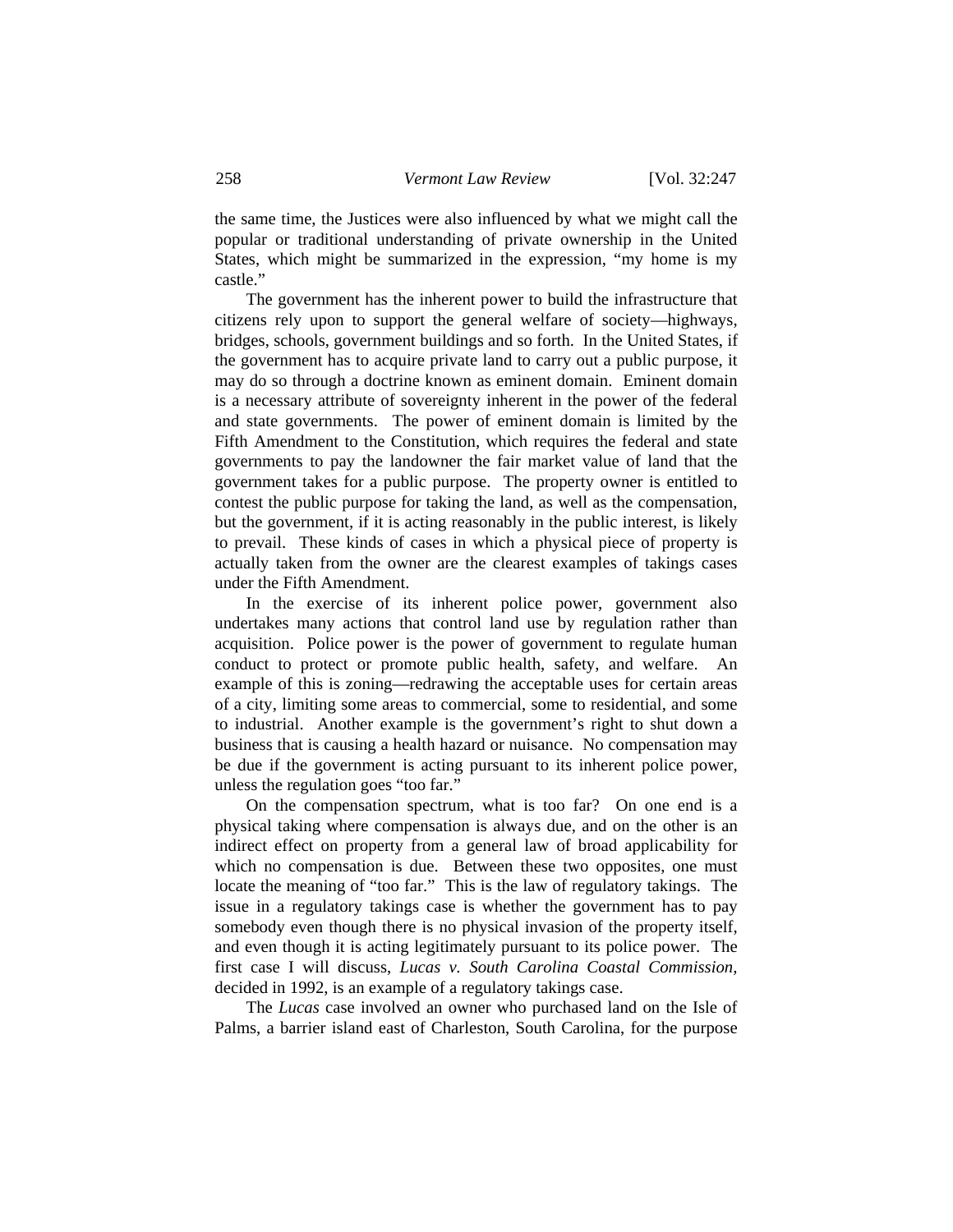of building beachfront houses. Lucas, a residential developer, had been developing property on the Isle of Palms since the late 1970s. This was a fragile coastal area that had been extensively regulated for many years. In 1986, Lucas bought two lots in a residential subdivision and intended to build two single-family homes similar to those of his neighbors. At the time he bought the lots, there were no restrictions on building single-family houses in this area. Other houses had already been built on the beachfront.

 South Carolina barrier islands, like the Isle of Palms, have miles of sand dunes, so that the shoreline erodes and accretes from year to year, depending on tides, storm surges, hurricanes, and normal erosion. South Carolina is regularly subject to hurricanes of varying severity. In 1988, the South Carolina legislature passed the Beachfront Management Act to preserve the natural operation of the dune system, which acts as a barrier to provide storm breaks, and to prevent harm to human life, property, and wildlife. The Act effectively precluded construction of homes too close to the shoreline because development undermined the dunes. To implement the legislation, the South Carolina Coastal Commission created a protected beachfront zone in which no building was allowed. The boundary lines were set based on scientific evidence of beach erosion rates.

 Unfortunately for Lucas, his two lots were in the protected zone, so he could not realize his development plans for the lots. Lucas went to court asking for compensation for the lost economic value of his land. He did not challenge the state's authority to act under its police power, but merely alleged that the Beachfront Management Act had deprived him of all of his property's value. In other words, despite a valid exercise of the police power, this regulatory taking had gone "too far," and Lucas argued he was entitled to just compensation. The trial court agreed with Lucas, making a finding of fact that Lucas had been deprived of all economic value of his land and awarding him approximately \$1.2 million dollars. The South Carolina Coastal Commission, which was responsible for the line-drawing on the beach and which had denied Lucas a permit to build, appealed to the South Carolina Supreme Court.

 The state supreme court reversed the trial court, relying on previous jurisprudence of the United States Supreme Court under the Fifth Amendment. It was critical to the state supreme court that Lucas did not challenge the legislative findings, or statement of purpose, of the Beachfront Management Act. This allowed the court to find that Lucas had conceded the beach and dune area of South Carolina shores was an extremely valuable public resource and could be regulated under the police power. The court located Lucas's case at the no-compensation end of the spectrum.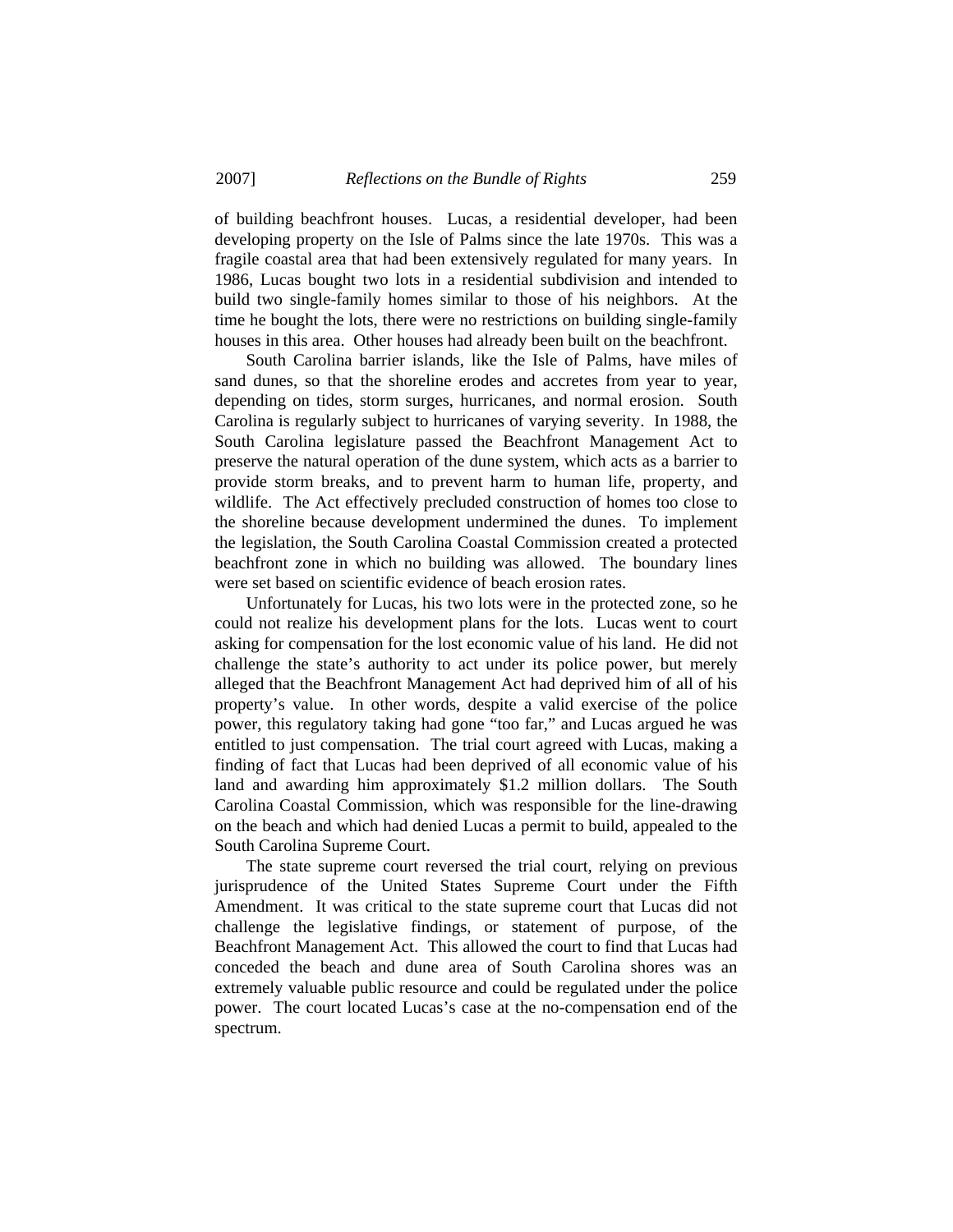The United States Supreme Court granted certiorari and reversed, finding that "when the owner of real property has been called upon to sacrifice all economically beneficial uses in the name of the common good . . . he has suffered a taking." Justice Scalia wrote the opinion, concluding that "total deprivation of beneficial use is, from the landowner's point of view, the equivalent of a physical appropriation." According to Justice Scalia, it was as if the South Carolina Coastal Council had actually taken title from Lucas. This "total taking" located Lucas's deprivation on the other end of the spectrum from the police power cases, and thus required the government to pay compensation no matter how compelling the government interest asserted. In fact, under these circumstances, the government interest was irrelevant. This was a major departure from prior law, where the regulatory takings claim was subject to a multi-factor balancing test that considered the nature of the government interest against the economic effect on the landowner and interference with his reasonable investment-backed expectations. Justice Scalia took all that balancing out of the equation by viewing this case as a "total deprivation."

 Justice Scalia then created some exceptions to his categorical rule. He acknowledged that there were some areas of legitimate regulation of land that would *not* require the government to pay the owner, regardless of the degree of economic loss suffered. The Justice was referring to the "noxious use" or nuisance-like cases that had been considered legitimate exercises of the police power in the past, and on which the state supreme court had relied in denying compensation. Justice Scalia did not see Lucas's case as presenting such a "noxious use" because he refused to accept what the legislature said when it passed the Beachfront Management Act about how much the coastal regions needed protection. He stated, in effect, that unless the legislative staff is stupid, it can write a piece of legislation justified by preventing harm to the public good. Whether the threat of harm truly exists is another matter; indeed, he stated that the "distinction between 'harmpreventing' and 'benefit-conferring' regulation is often in the eye of the beholder." Justice Scalia reasoned that although the Beachfront Management Act was phrased in terms of harm, it could just as easily be seen as a benefit to the ecosystem. Therefore, he refused to rely on legislative justifications of harm because they no longer provide the desired "objective, value-free basis" for upholding a regulation.

 Instead, Justice Scalia stated that the question must turn on citizens' historic understanding of the bundle of rights that they acquire when they take title to property. So, if the state wants to avoid compensating landowners for regulatory takings, the state cannot enact any more restrictions than those that already exist in the owner's bundle of rights.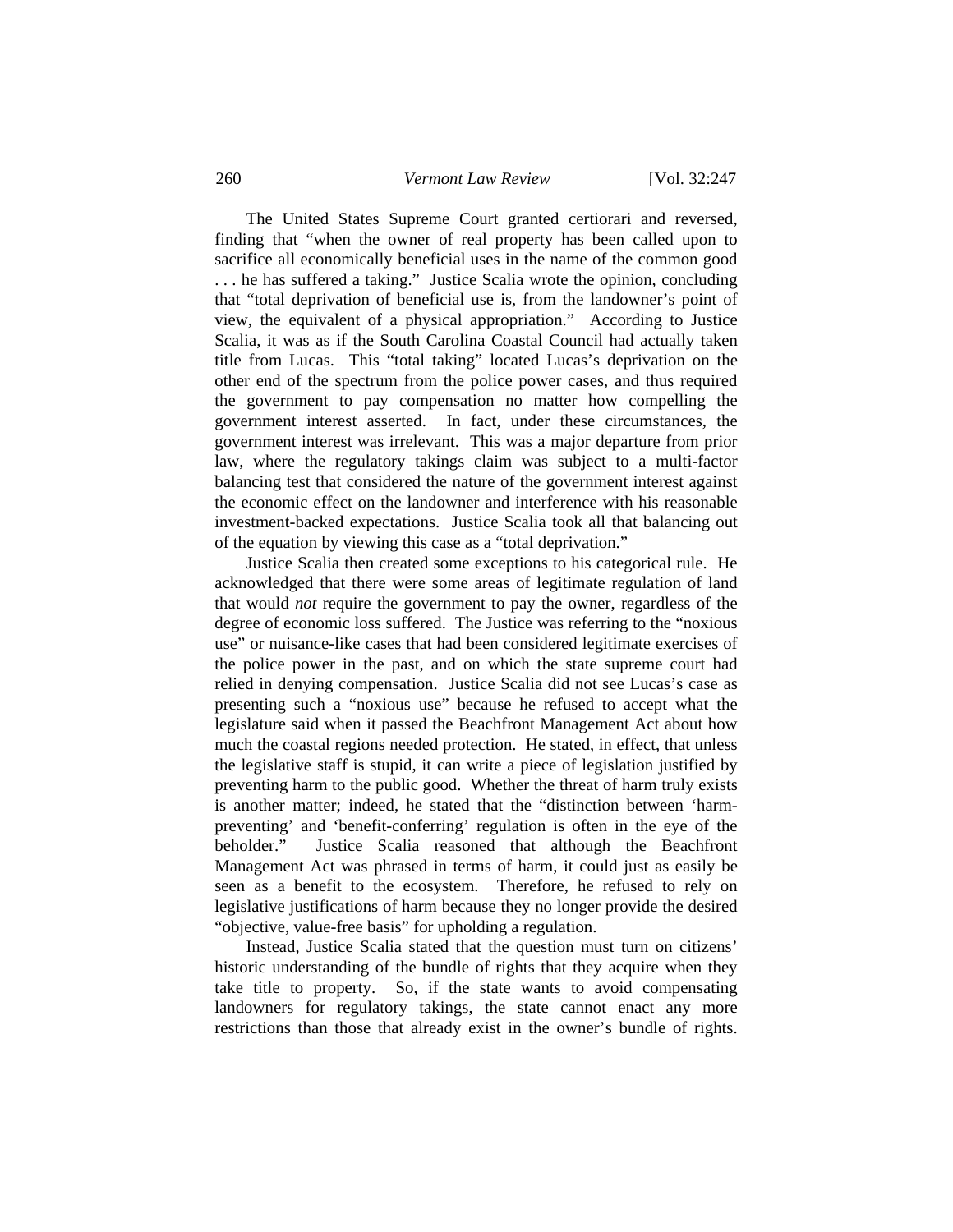This would require an inquiry into the nature of the owner's title and the "background principles of the state's law of property and nuisance" as a threshold matter. Essentially, the use of background principles may be summarized this way: if a landowner could not put the property to a certain use under state law at the time he took title, then a regulation that later prohibited the same conduct took nothing from him. Because the government would not be taking anything, the government would not have to pay the landowner even if the property were rendered "valueless" by the regulation. Applying the new principle and the exceptions to Lucas's case, to take the property without compensation, the Coastal Commission would have to show that Lucas's proposed development was a common law nuisance under South Carolina law.

 Justice Blackmun dissented, saying, "Today the Court launches a missile to kill a mouse." What Justice Blackmun meant was that the majority had created a major new categorical takings rule to fit a narrow group of cases—ones in which a general law of broad application deprives the landowner of 100% of the value of his land—in case where even that finding was highly suspect. Although the majority was concerned with the nature of the landowner's rights, it considered only the economic value to be gained from development of the property. Justice Blackmun argued that there was more to the bundle of rights than just the economic value of property. The bundle included other rights that had value, such as the right to exclude others and the recreational value of the land.

 Justice Blackmun also took issue with Justice Scalia's failure to defer to the state legislature when it characterized the harm to the public interest from undermining the operation of the ecosystem of the dunes. He thought the common law doctrine of nuisance was a weak reed on which to rest Justice Scalia's new rule. Justice Blackmun argued that common law principles of nuisance are not "value-free" because state courts would be required to make exactly the same decision that the South Carolina legislature made—whether the use proscribed by any regulation is harmful. In fact, Justice Blackmun even suggested that there are no real principles in nuisance doctrine other than that an owner should not use his property in a manner that harms others. This leaves a lot of room for social value choices to resolve competing public and private interests. Justice Blackmun thought that elected officials, i.e., state legislatures, were just as capable of making those choices as judges.

 Although there were other opinions in the case, what is interesting about the majority and the Blackmun dissent is how each opinion invoked the bundle of rights. The trend in takings law describes the bundle of rights in market terms, sometimes described as the "commodification" approach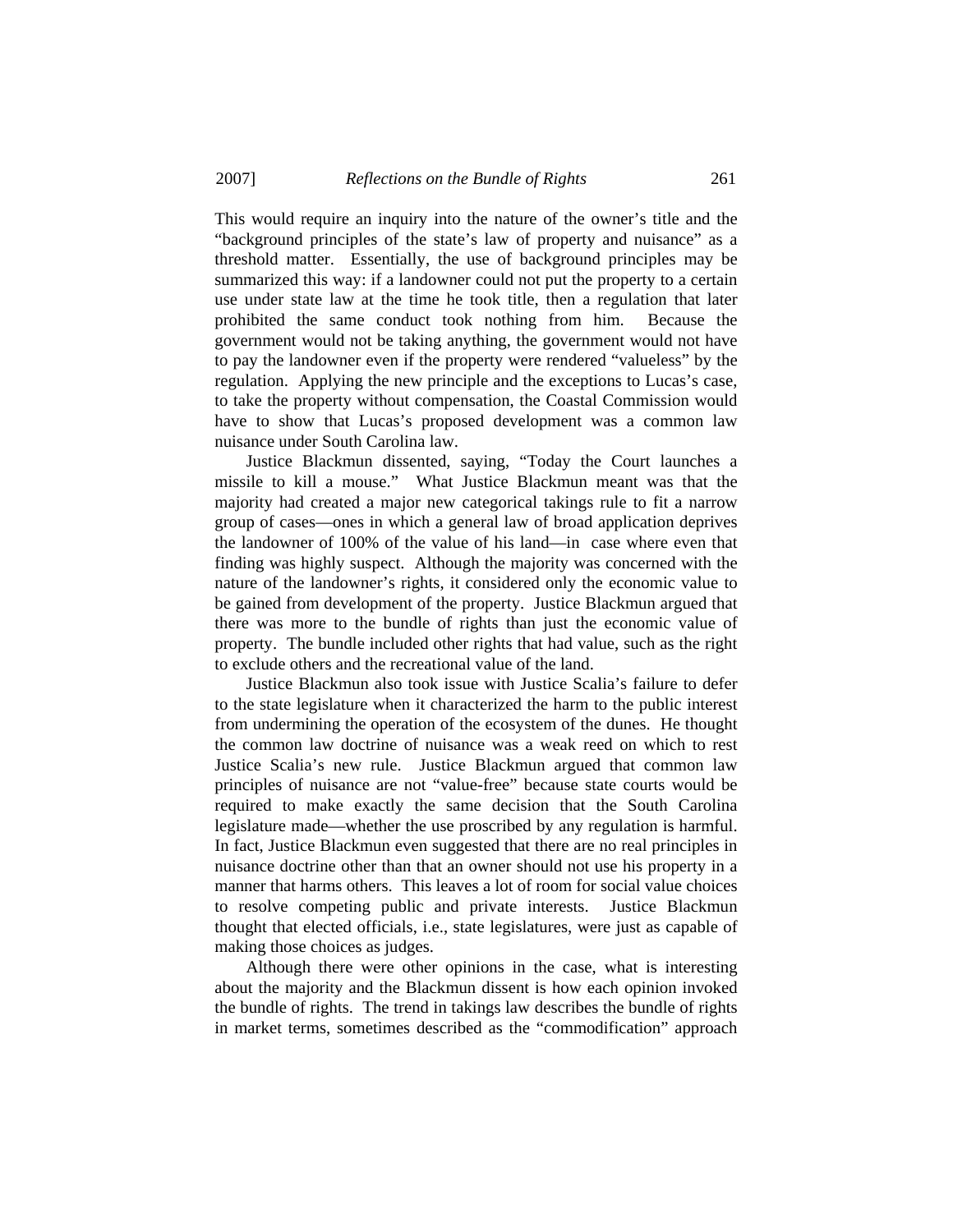to defining property rights. The majority in *Lucas* took another step in that direction. If an injury to property, like the development restriction here, can be defined as a stick in the bundle, then it is easy to conceptualize that government is taking only one stick. The focus then is on the market value of the stick. This is essentially how the majority viewed the taking in *Lucas*—compensating Lucas for the loss of that stick, which happened to be his preferred use of the property and the most economically intense, but completely ignoring the rest of the bundle. As the dissent pointed out, Lucas retained the right of exclusion, the right of access, the right to alienate, and a reduced right of use. Yet these "sticks" were valueless to him as against that interest that was defined by the market as most valuable (i.e., the economic interest to develop your land), which was so valuable that it was as if the government had taken title to the whole piece of property.

 Justice Scalia also turned to the bundle of rights when requiring courts to determine what was in each landowner's bundle as a threshold issue in any regulatory takings case. By insisting that state regulatory restrictions not go beyond whatever restrictions were present in the owner's bundle of rights, or the state would have to pay, the decision created a high hurdle for states seeking to enact aggressive environmental regulations. Clearly, in the *Lucas* case, nuisance law would not have prohibited the proposed development because there were already houses built in the same area where Lucas wanted to build. It would not have been considered a nuisance at common law to do exactly what everybody else in the neighborhood was doing.

 One can also view Justice Scalia's opinion as being rooted in the physicalist notion of property. One commentator characterized this notion as the "castle" model of ownership. According to the castle model, "within the borders of one's land, the owner is supreme and can do whatever he wishes," limited only by the obligation not to harm the interests of his neighbors. Under the castle view, as applied by Justice Scalia, harm to neighbors is judged by the owner's rights at common law, unchanged by evolving social values or new science. So, even though Lucas's building plans might cause harm to the ecosystem outside his property boundaries, the castle model would not recognize it as a legal harm for which Lucas would be responsible at common law. Under the castle model, as long as Lucas was not doing harm in the common law sense, the government regulation that took away Lucas's ability to build infringed upon his basic right to do with his property what he wished, so full compensation was required. This approach resembles the classical liberal view of property, which focuses on the right to exercise absolute dominion and control within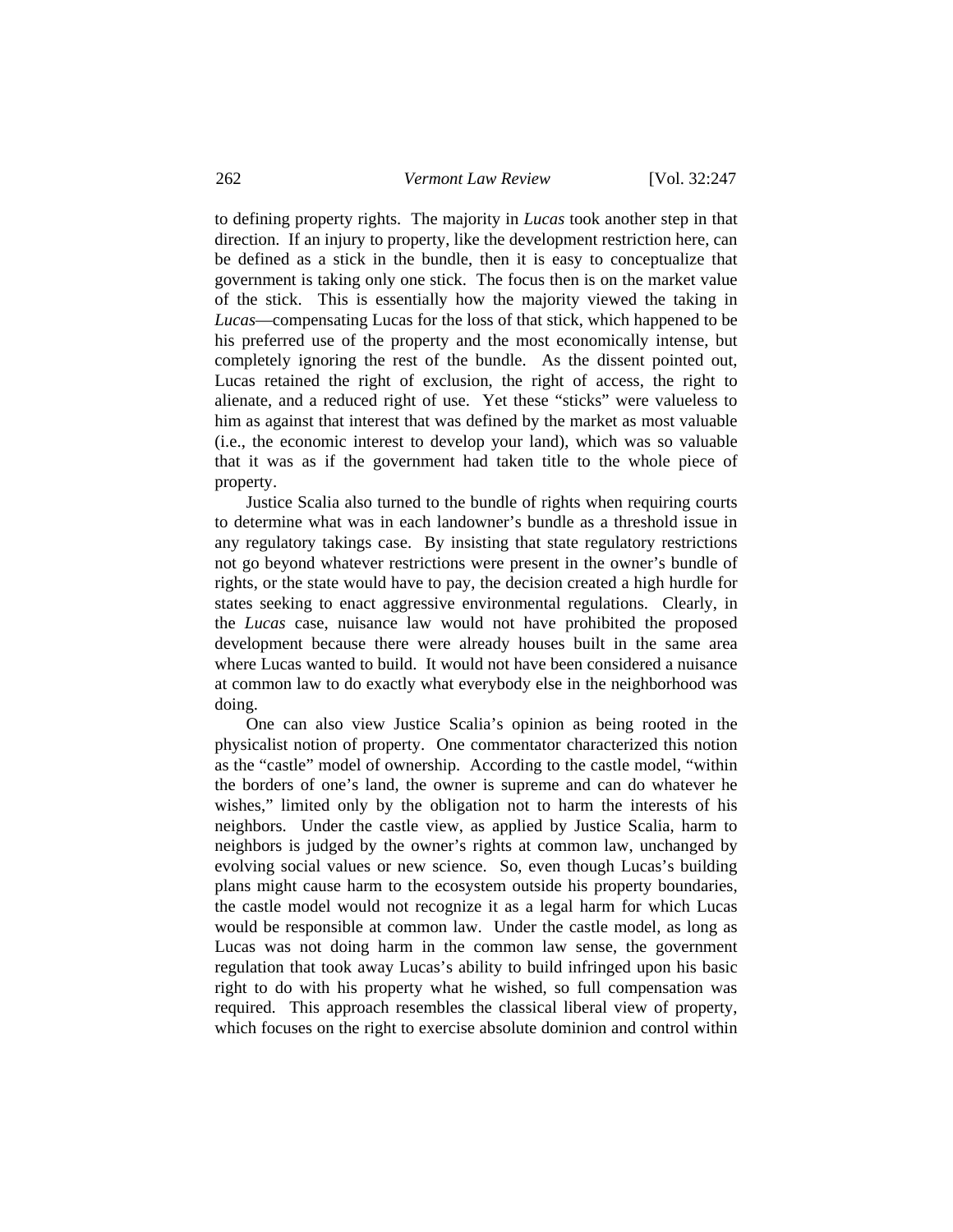the physical borders of the property itself, and allocates power to landowners based on a fixed set of rights. It reflects an underlying normative choice about who wins when there is a conflict between the government and the private property owner. As we see in *Lucas*, this liberal view of property remains viable, no matter how much we also conceptualize property rights as a bundle of sticks.

 At the time of the decision, *Lucas* was hailed as a victory for private property against government interference by regulation. In fact, just the opposite has happened—the case has been a victory for government. So much so, in fact, that one commentator has referred to the post-*Lucas* decisions as demonstrating the law of unintended consequences. What has happened post-*Lucas* is that state courts are not interpreting "background principles" of state law quite as narrowly as Justice Scalia might have wished. As a result, state governments faced with claims for compensation in regulatory takings cases have successfully established defenses based not only on nuisance, but on a variety of other background principles that have existed from the beginning of our history. For example, the public trust doctrine protects the right of the public to use the beach between high and low water marks. This was once an attribute of the English Crown that then became a right of the Republic. Thus, using the public trust doctrine as a background principle might allow the government to regulate beachfront property without compensating the landowner.

 Can the Supreme Court do anything about this? Remember that Justice Scalia deferred to state court judges to decide these issues, rather than state legislatures. Because state judges are interpreting principles of state common law, these decisions are virtually beyond review by the United States Supreme Court. Moreover, these defenses are now being raised in a broader range of takings cases, including ones that do not involve "economic wipeouts." Interestingly, in subsequent takings cases, the Supreme Court has rejected Justice Scalia's bright-line categorical approach. Instead, the Court returned to the government/landownerinterests balancing test in effect prior to the *Lucas* decision. In short, the *Lucas* decision, both hailed and reviled at the same time, has actually spawned a very different jurisprudence from that originally expected.

 The second takings case to discuss is *Kelo v. City of New London*. Decided in 2005, it is more recent than the *Lucas* case, and perhaps even more controversial. The *Kelo* decision is considered controversial because the Court allowed a municipal government to take away the homes of ordinary people, under the power of eminent domain, for the purpose of economic redevelopment. Here, the City tried to take a depressed area and implement a plan of urban renewal. Unlike *Lucas*, the case is not about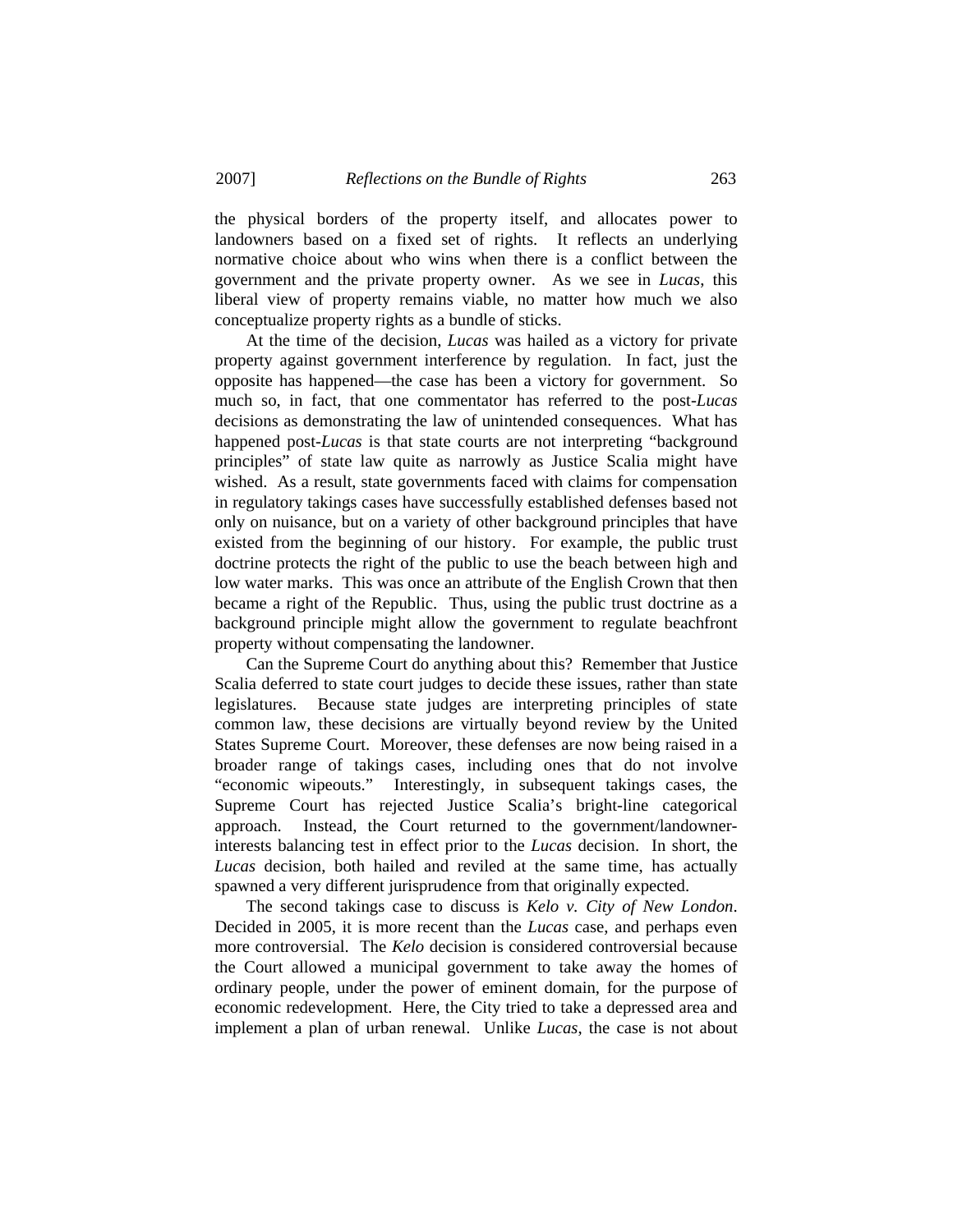compensation for loss of expected profits because the City of New London was actually taking title to the properties. Therefore there was no question that compensation must be paid under the Constitution. The issue in *Kelo* was whether the government should be able to take the property by eminent domain in the first place; that is, whether economic redevelopment qualifies as a proper "public use" under the Takings Clause in the Fifth Amendment. The decision has been viewed as threatening the very notion of private property itself—the right to be free of expropriation except under very limited circumstances. For our purposes, *Kelo* has a connection to the *Lucas* case in that the absolutist or "castle view" of property, especially with respect to residential real estate, was very much in evidence, both as a legal and a popular concept.

 In *Kelo*, the City of New London, Connecticut, a New England state on the Eastern seaboard, approved a development plan for a depressed area of the city known as Fort Trumbull. The comprehensive plan intended to create more than 1000 jobs, increase tax and other revenues, and revitalize the city economically, including its downtown and waterfront areas. The New London Development Corporation (NLDC), a private nonprofit entity, was designated to implement the development plan. Developers intended the redevelopment to coincide with the construction of a \$300 million pharmaceutical research facility operated by Pfizer Inc. that would be located adjacent to Fort Trumbull. The hope was that Pfizer's facility would draw new business to the area and serve as a catalyst to the revitalization plan. NLDC conducted public hearings to educate the people of New London, and the development plans went through several levels of state and local administrative review.

 The NLDC purchased most of the property from willing sellers, but some property owners were not willing to sell. For these properties, the City proposed to use eminent domain to condemn the property in exchange for just compensation. Susette Kelo, the first named plaintiff in a lawsuit challenging the City's right to condemn, was among those nine property owners who refused to sell. Combined, the nine petitioners in the *Kelo* case owned fifteen properties in Fort Trumbull. Ten were used by an individual or a family; the other five were held as investment properties. These were not "hold-outs" trying to increase the compensation owed them by the government. They were mostly residential owners who simply did not want to give up their homes. Petitioner Wilhelmina Dery had been born in her house and had lived there her entire life, since 1918. Her husband, also a petitioner, joined her in the house, and they had lived there for the duration of their over sixty years of marriage. Their son lived next door in a house they gave to him as a wedding gift. There was no allegation that these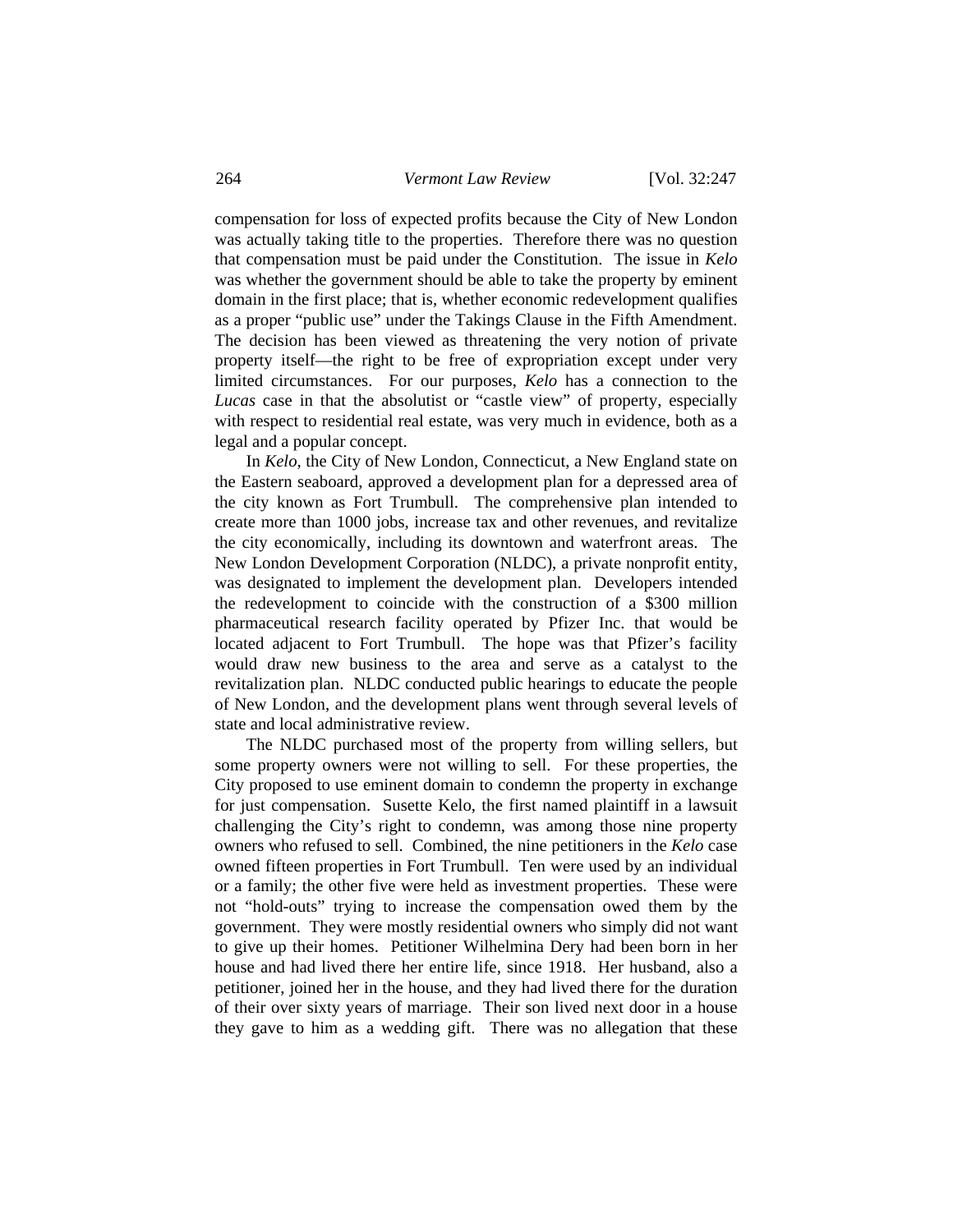houses were "blighted" or in disrepair in any way; they were condemned merely because they were in the path of redevelopment of Fort Trumbull. At the same time, there was no allegation of an improper purpose or lack of good faith on the part of the City, nor any intent to prefer any particular private developer or corporation. No municipal official was going to make money from the project. It was simply urban renewal.

 But the critical fact in the *Kelo* case was that the particular properties being taken were not going to be used by the public after the renewal project was completed. Some of the properties were located in what was planned as office space that would be owned by a private developer. The other properties were designed to be used as park or marina support, which developers envisaged as either a parking lot or retail services that might be used by the public. Therefore, the government could not argue that the properties were being taken for a specific public use, but only for a broader public purpose.

 At the time, the laws of the State of Connecticut provided that "the taking of land, even developed land, as part of an economic development project was a 'public use' in the 'public interest.'" Therefore, the Connecticut Supreme Court upheld the taking as lawful. The petitioners appealed to the United States Supreme Court on the ground that the Fifth Amendment prohibited the taking because "economic development" is not a proper "public use."

 The Supreme Court upheld the taking in an opinion by Justice Stevens. He began his opinion with the proposition that all American landowners know and believe in their hearts that the government "may not take property of [landowner] A for the sole purpose of transferring it to another private party B, even though A is paid just compensation." This is the general rule. Recall that this is Honore's incident in the bundle known as the "right to security." On the other hand, Justice Stevens said that it was equally true that the government could "transfer property from one private party to another if future 'use by the public' is the purpose of the taking," using the condemnation of property for a railroad or other common carrier as a familiar example. Justice Stevens concluded however, that "neither of these propositions . . . determines the disposition of [the *Kelo* case]."

 Instead, Justice Stevens recited a long history of court precedent in which "public purpose" had evolved as a more logical limitation on the right of the government to take private property than whether the expropriated parcel would be open to public use. In reviewing the City of New London's plan, he emphasized the broad public purpose of the plan, its comprehensiveness, its lack of improper purpose, and the fact that it was not adopted to benefit any particular class of identifiable individuals. As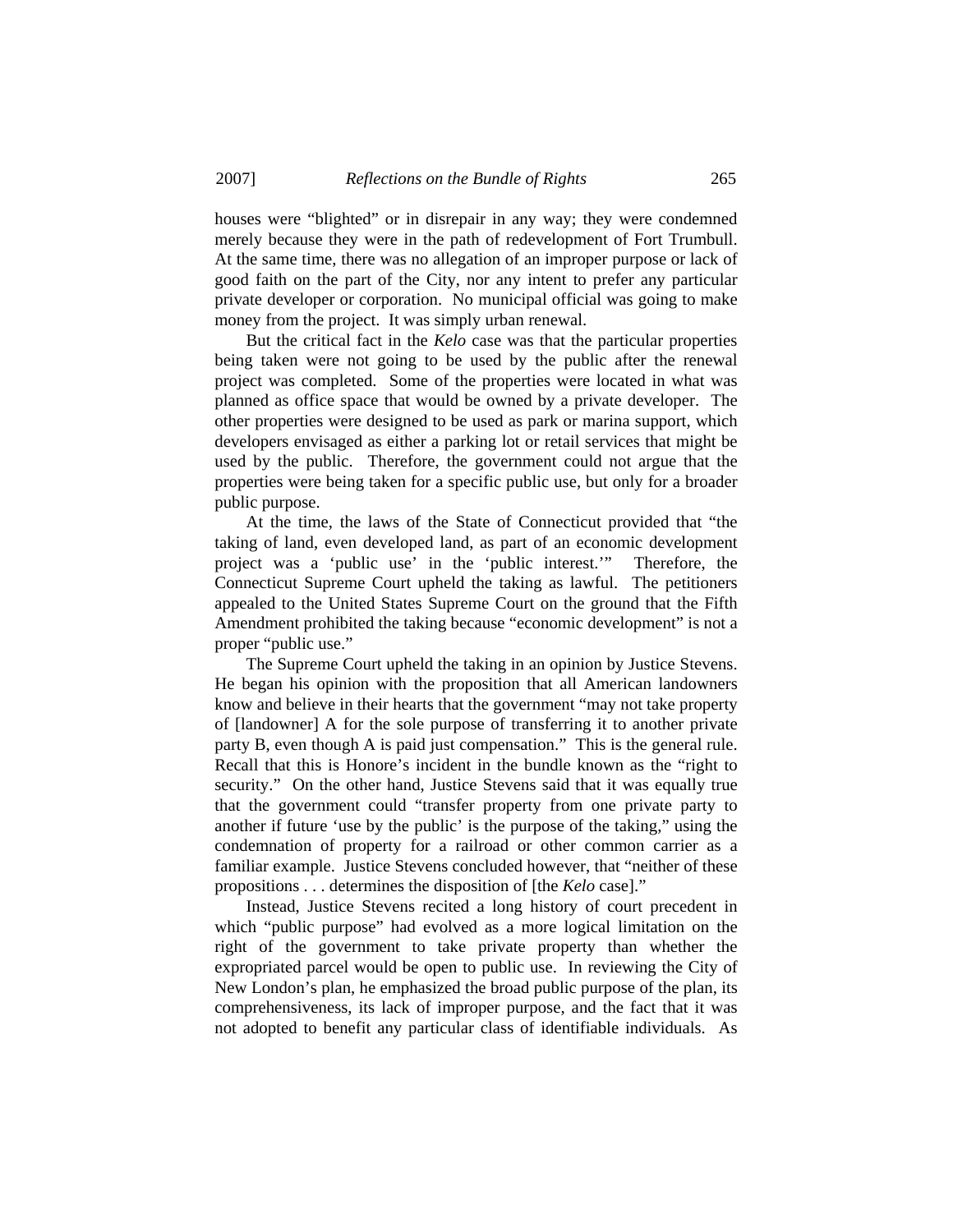such, even though the specific pieces of property might end up in private hands, the plan satisfied the public purpose requirement. Justice Stevens granted great deference to the City and its legislative body to decide what public needs justify the use of the takings power. He relied on the Court's precedents over the last 50 years to hold that economic development is a function of government. He noted that sometimes, as the Court held in the past, public purpose is best implemented through private parties, and that "public ownership is [not] the sole method of promoting the public purposes of community redevelopment projects." Therefore, he rejected a bright-line rule that economic development that transfers property A to private owner B is per se unconstitutional.

 Although Justice Kennedy joined in Justice Stevens' opinion, he also wrote a separate concurring opinion. Because his vote was necessary to make up a majority in the 5-4 decision, what he had to say will likely prove to be more important than Justice Stevens' opinion. Justice Kennedy advocated that when an economic redevelopment project transfers property to other private property owners, courts should give the plan at least some heightened level of scrutiny to make sure that nothing improper is occurring. If it is clear that there are no improprieties, then deference should be given to the local authorities to decide whether the planned use is beneficial to the public.

 The surprise came from Justice O'Connor. On her way to retirement, Justice O'Connor delivered the most passionate dissent of any she has written in her twenty-five years on the bench. It had to be passionate because Justice O'Connor departed from the court's previous decisions, including one she had authored herself which was consistent with the result reached by the *Kelo* majority. Justice O'Connor attempted to distinguish the previous cases and characterize the *Kelo* holding as an unwarranted expansion of the meaning of public use. She did acknowledge, however, that "this troubling result [meaning the majority opinion] follows from errant language" in previous cases that had equated the breadth of the state's police power with its eminent domain power. She dismissed the "errant language" as dicta and took a completely different stance—that the police power and public use cannot always be equated. In other words, the City's power to take property, even for a legitimate exercise of the police power, should be subject to some constraints that should be reviewed by courts. Because the City of New London was taking property from owner A and giving it to another private owner B, according to Justice O'Connor, it was unconstitutional, even if it satisfied a broader public purpose.

 Most importantly, Justice O'Connor raised the temperature of the case by stating that now "the specter of condemnation hangs over all property."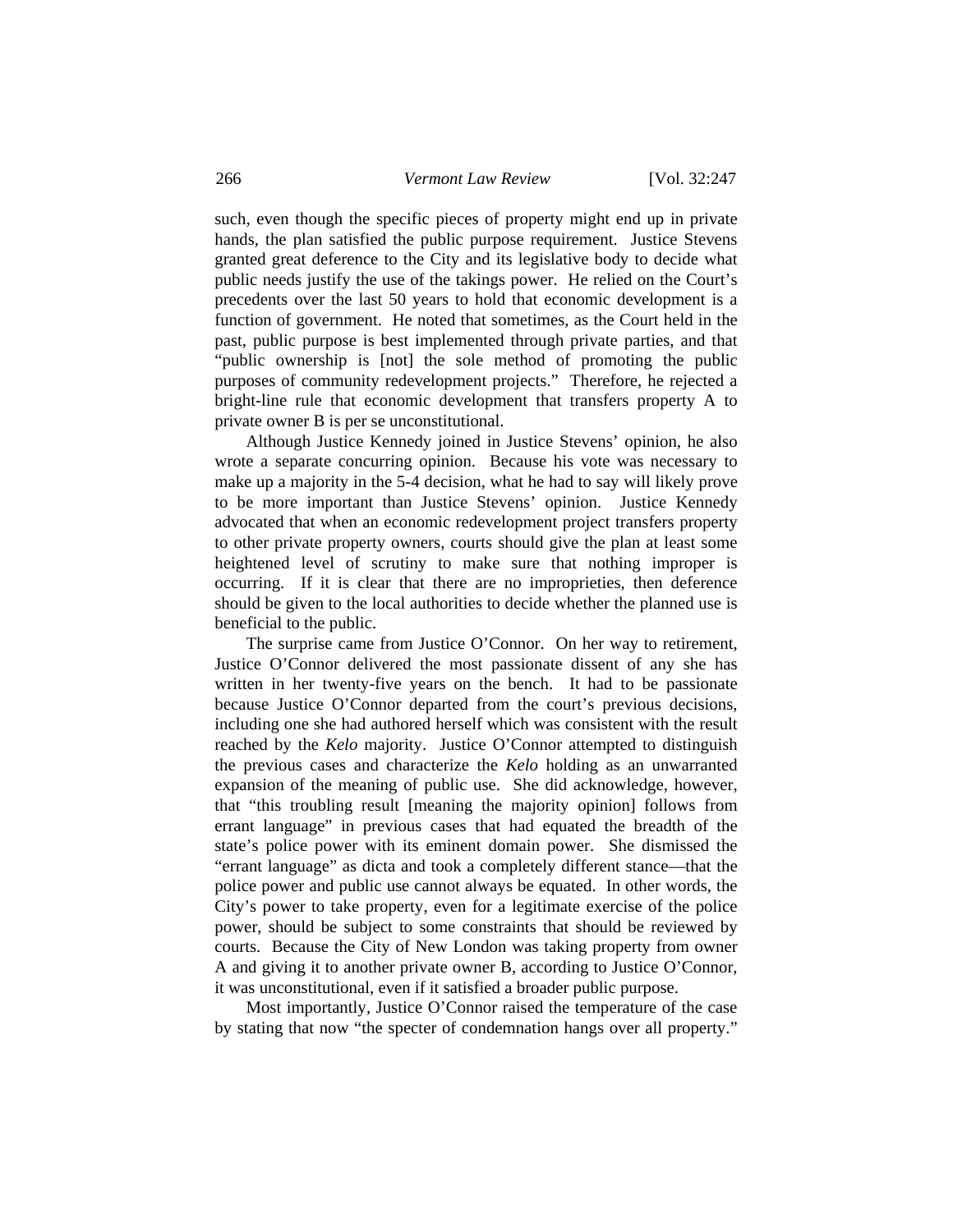"Nothing is to prevent the State from replacing any Motel 6 with a Ritz-Carlton, any home with a shopping mall, or any farm with a factory." These words have provided the rallying cry for private property rights and are the best expression of what was bothering Justice O'Connor. She was concerned that if the property interest being taken away was not harmful or producing a public nuisance, then it was unfair for the government to take it away so that it could be put to a more productive economic use by somebody else. She harkened back to Justice Scalia's point in *Lucas* that only a "stupid staff" would be incapable of articulating a public use for an economic development project. Therefore, she was unwilling to abdicate what she saw as the Court's responsibility to review, without deference, the constitutional question of whether the public use was truly public.

 After the case was issued, the backlash began in the media and the halls of Congress and state legislatures. Conservatives, liberals, and libertarians combined to express outrage that the Court had taken an unwarranted step against private property that was an activist departure from precedent. One disgruntled libertarian petitioned local officials in New Hampshire to take Justice David Souter's home and replace it with the "Lost Liberty Hotel." Editorials were written about the horrendous result of taking the homes of citizens to give the property to private developers. Most people complaining probably did not understand that the *Kelo* decision was very consistent with precedent; this was not the first time the Court had permitted property to be taken for redevelopment. It was actually the dissenters who were breaking new ground and retreating from the Court's decisions of the last 50 years, just as the majority had in *Lucas*. Even if the case had been accurately and fairly reported, I am not sure it would have made a difference to the opponents of the decision.

 At this point, we are too close to the *Kelo* decision to determine what its effects will be. As we saw with *Lucas*, the hysteria surrounding the decision does not always result in accurate predictions. The focus of the debate has shifted to the states, and we may not see another significant condemnation case coming from the Supreme Court for a while. It will be ironic if the bright-line rule rejected by the Court wins acceptance in state legislatures. State legislatures are not entitled to overturn constitutional decisions of the U.S. Supreme Court, but they can define what they mean by public purpose in the exercise of eminent domain, and they can eliminate redevelopment as a public use. Under the present majority opinion, the Court would defer to that statement of public purpose. So, in some respects, the *Kelo* plaintiffs may have lost the battle, but won the war.

The interesting question is why did *Kelo* cause all this fuss?

It is the castle view of property writ large. Home ownership is the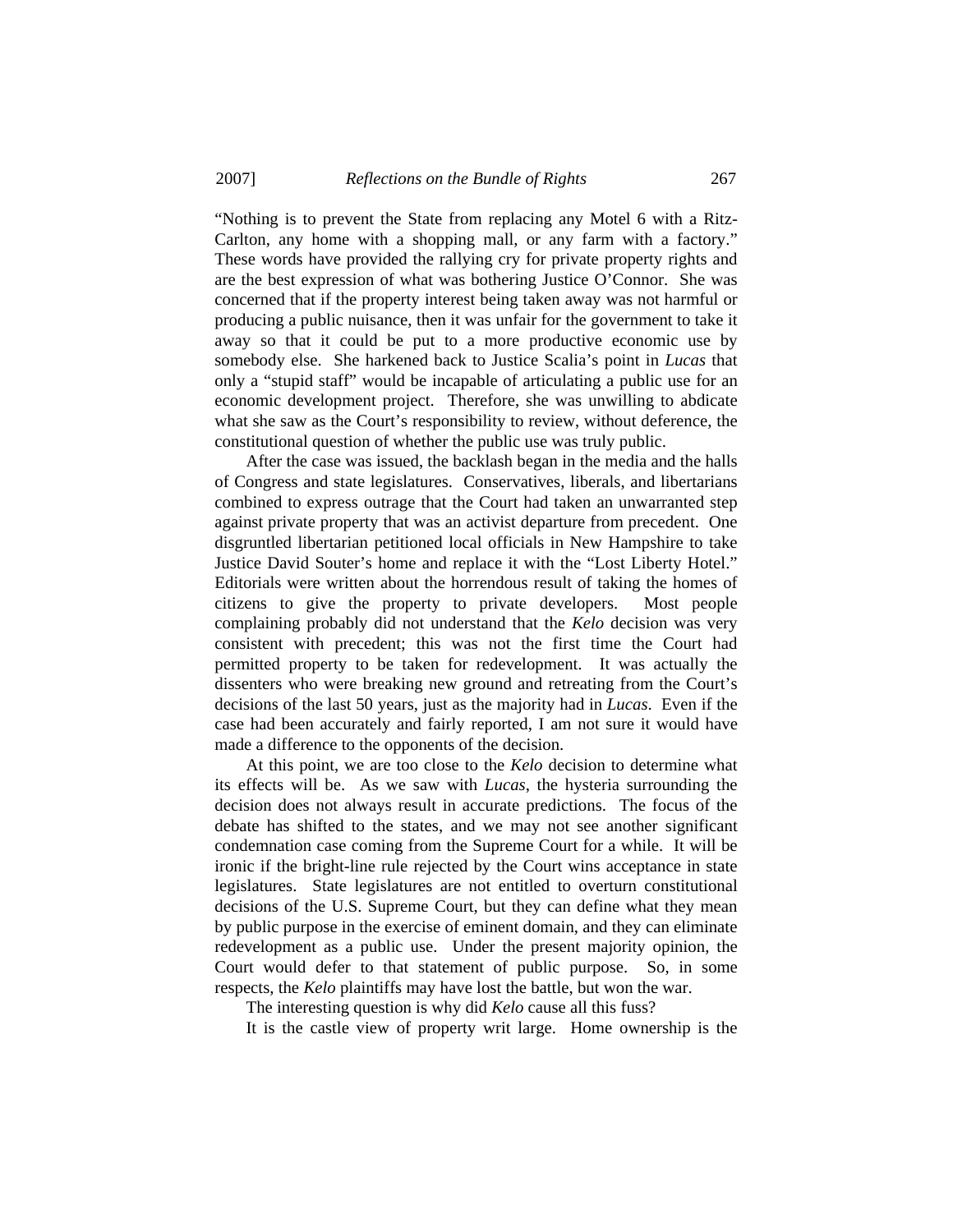embodiment of the "American Dream," and your home is your castle. Home owners have certain expectations that come with home ownership status in the middle class, privacy, in the sense that others can be excluded, complete dominion to do with their property as they wish, and the belief that their property is secure, in the sense that it cannot be taken away and given to somebody else. These expectations may not always be fully consistent with legal reality—there are, in fact, significant limitations on ownership rights—but they are true enough in most cases to have considerable force in how ordinary people think and feel about their property. People do not see their property simply as a bundle of rights that has exchange value. They see their property as a "thing," and it is the "thing" that matters. If that "thing" is one's home, the public's conviction is that it is unfair to intrude upon it. This world view has enough force to influence the normative question about who should win when competing rights conflict.

 This is especially true when private ownership rights compete with government, as we saw in *Lucas* and *Kelo*. Then it is a case of individual rights and liberty, which are so much a part of the American psyche. These rights have been bound up with the preservation of private property and landed interests from the revolution forward. Early in its history, the United States rejected feudalism in favor of allodial ownership; a person could freely own land in his own right and owe no duties to a sovereign lord. Ownership of property was seen as an important source of status and power. Until 1870, only white male property owners could vote in national elections. Private property ownership is still equated with liberty, so when it conflicts with governmental interests, and governmental interests win, as they did in *Kelo*, the predictable reaction will be swift and hysterical.

 In the end, whether or not a takings case is framed as a liberty interest, the decision always comes down to a fairness question. In *Lucas*, the question was whether it was fair to make Lucas bear the brunt of years of ill-considered development on the South Carolina coast, without paying him for the loss of his reasonable investment expectations when he tried to do what everybody else had done. Certainly, there was another way to look at this social value question—that Lucas should have expected that the fragile coastal area where he had been developing property and that had been subject to extensive regulation for years would be subject to further regulation; that it would be irrational to argue that the legislature should not be able to act on developing knowledge about the critical importance of preserving the dunes; and that any reasonable view of the police power should permit environmental regulation to prevent harm to the ecosystem without government having to pay. Clearly, by making government pay to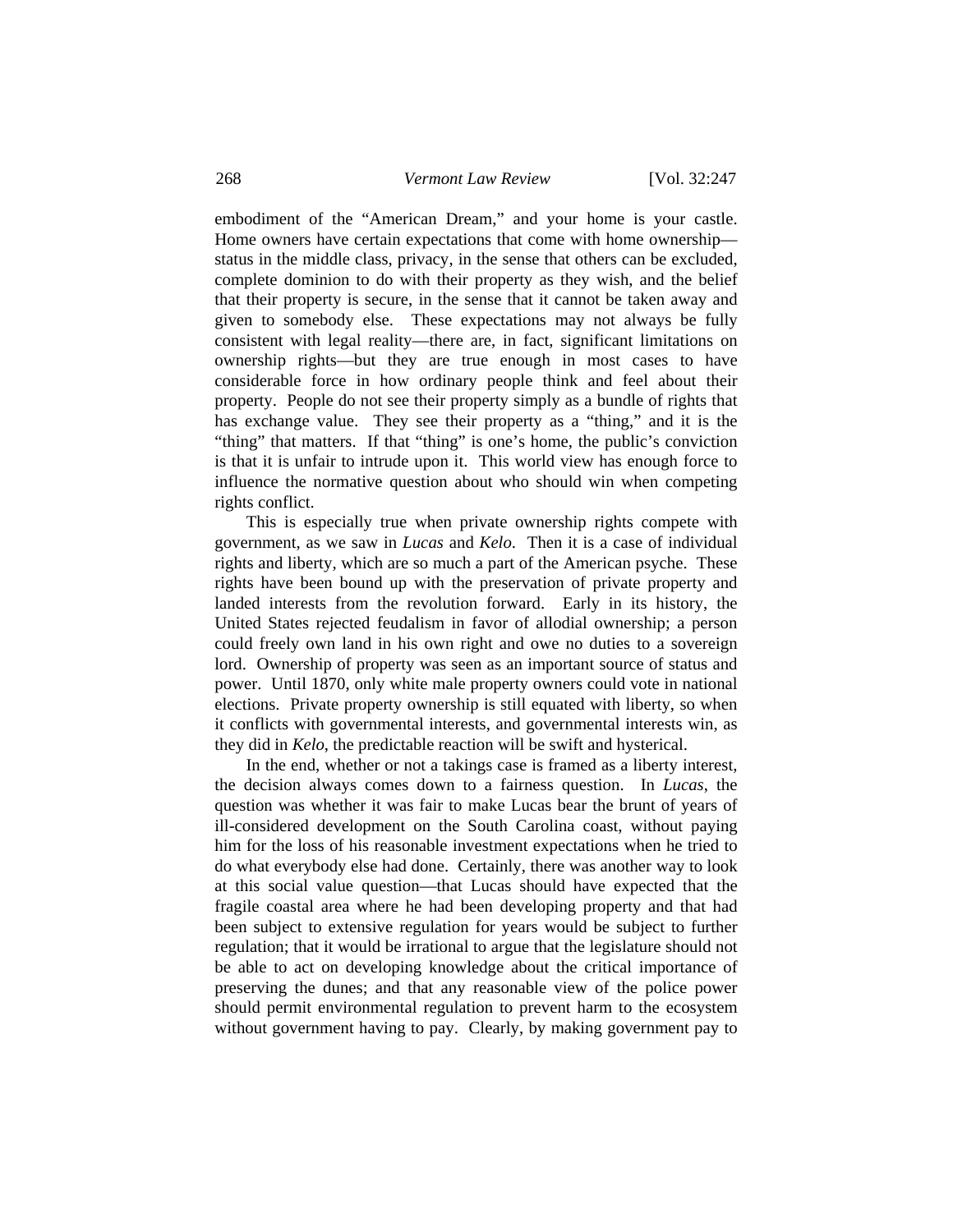regulate, the Court picked the castle view favoring private property rights.

 In *Kelo*, the question was whether it was fair to make the plaintiffs bear the burden of relinquishing their property for the economic improvement of the city as a whole. If the *Kelo* properties were being taken for a specific public use, like a public park, the decision would not have caused a national controversy. But to give the properties to another private owner, even if it was in pursuit of a legitimate broad public purpose, added insult to injury. Although the arguments on the public side of the case were persuasive enough for the City to win, the question was difficult, the case was close, and the intensity of the dissent reflected the popular sense of outrage at such a taking.

 Returning to the bundle of rights, we have seen that the concept has its utility in flexibility and adaptability; it is not a set of social values, but it can be useful to promote different value systems, such as the castle view or the commodification of property where property is defined by its exchange value. As an analytical concept, it does not resolve what a complete theory of property law would do, which is to resolve conflicts on a normative level—it does not resolve the fairness question when rights conflict. A more complete theory would define rights and obligations in property according to the social values that we want to promote, assuming that we, as a society, could agree on them. Using the bundle of rights concept, those who have property will continue to hold it and be supported in their rights and obligations by state power, with an emphasis on their "rights." In the United States, we are far from changing the general distribution of property to achieve social justice. The vast majority of people do not want to outlaw private property; those who do not have it want it, and those who have it want more of it. So, while we may view property rights as a set of interdependent relations among people, legal decisions are still influenced by the normative choices of long ago. This is essentially where Professor Hohfeld started.

 Any substantial change to the notion of strong private property rights will have to come from a societal threat of monumental proportions. It is possible that an increasing recognition of our collective effect on the world's ecosystem and the advancing destruction of our climate may force us, and our courts, to accept restrictions on our "castle view." As the environmental writers have emphasized, we need to have a system of property rights that recognizes the obligations of the social compact and good stewardship of the land. At some point, we will have to limit what we can do with fragile coastal areas, like Lucas's property in Isle of Palms. Or we will have to say no to emission-producing coal plants and increasingly rely on conservation to reduce usage of electricity.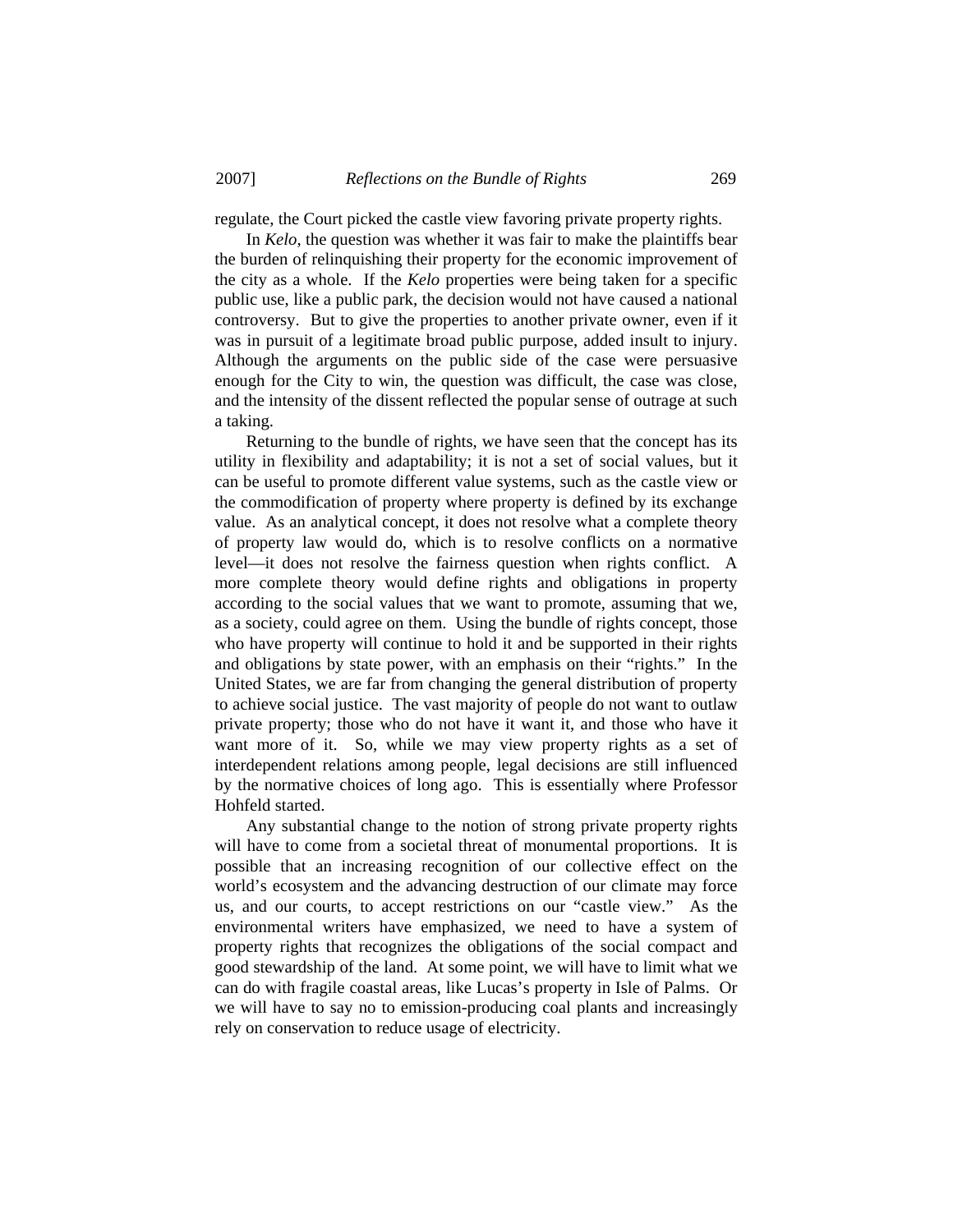There may be non-environmental threats that will cause us to reevaluate the nature of our individual rights to property, like the high rate of unemployment that forced the City of New London to develop an urban renewal plan in *Kelo*. Whatever those threats may be, it is apparent that courts cannot be fixed in what was essentially a post-feudal notion that private property rights must be supported at all costs. Professor Hohfeld brought legal jurisprudence a long way by giving courts the analytical tools to understand property as a set of interdependent relations that involved both rights and obligations. That work evolved into the bundle of rights, but there has been much more emphasis on the rights, and less on the obligations. Any new theory of property rights has to emphasize broader obligations, as well as rights, if we are to confront the fairness question.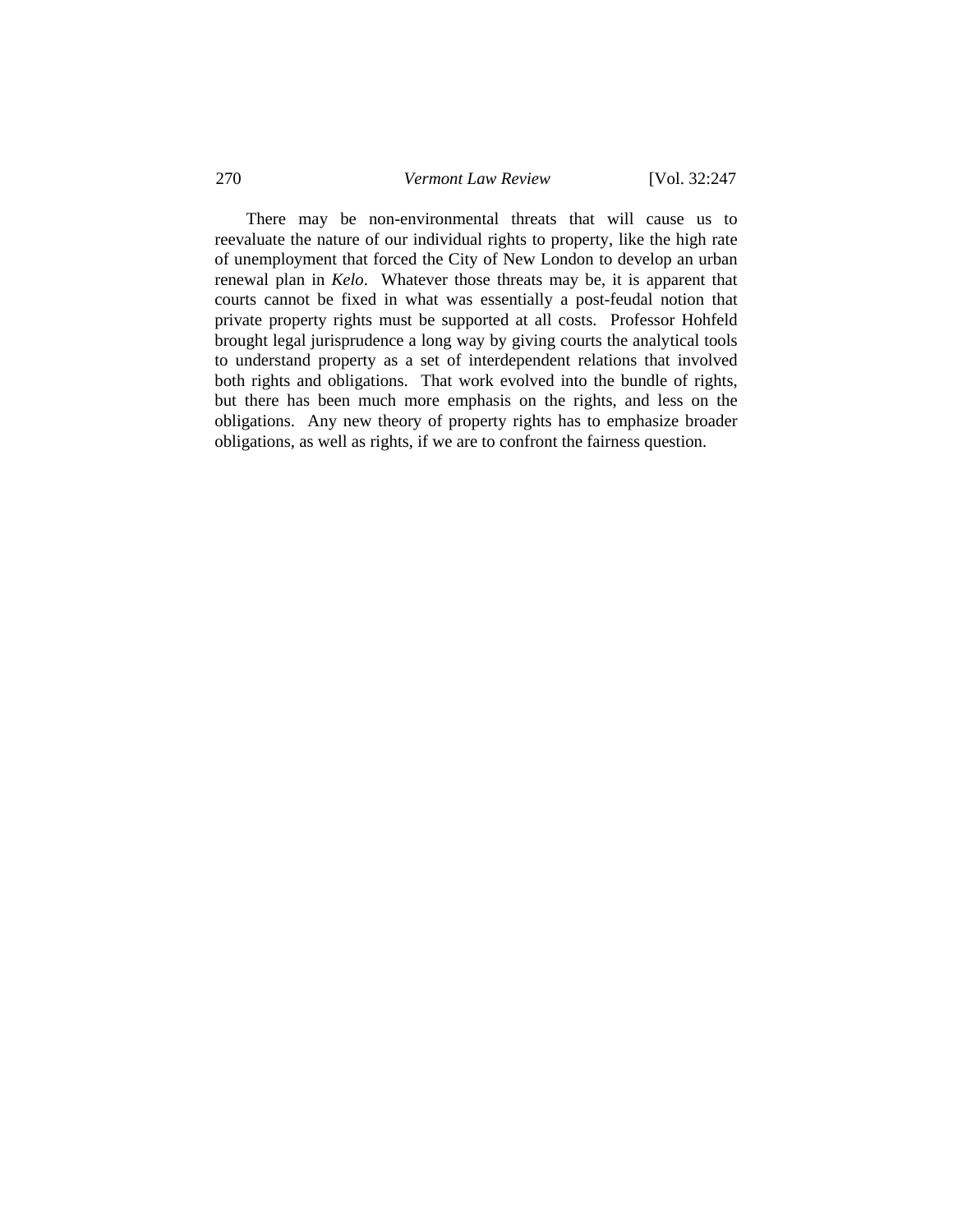## **BIBLIOGRAPHY**

*Kelo v. City of New London*, 545 U.S. 469 (2005).

*Lucas v. South Carolina Coastal Council*, 505 U.S. 1003 (1992).

ABA SECTION OF STATE OF GOVERNMENT LAW, AMERICAN BAR ASS'N, EMINENT DOMAIN USE AND ABUSE: KELO IN CONTEXT (Dwight H. Merriam & Mary Massaron Ross eds., 2006).

GREGORY S. ALEXANDER, COMMODITY & PROPRIETY: COMPETING VISIONS OF PROPERTY IN AMERICAN LEGAL THOUGHT 1776–1970 310–23 (1997).

Lawrence C. Becker, *The Moral Basis of Property Rights*, *in* PROPERTY 187, 190 (J. Roland Pennock & John W. Chapman eds., 1980).

LAWRENCE C. BECKER, PROPERTY RIGHTS: PHILOSOPHIC FOUNDATIONS, 1–23 (1977).

John W. Chapman, *Justice, Freedom, and Property*, *in* PROPERTY 289, 313 (J. Roland Pennock & John W. Chapman eds., 1980).

ROGER A. CUNNINGHAM ET AL., THE LAW OF PROPERTY 1–16 (1984).

RICHARD A. EPSTEIN, TAKINGS: PRIVATE PROPERTY AND THE POWER OF EMINENT DOMAIN 7–18, 57–62 (1985).

Thomas C. Grey, *The Disintegration of Property*, *in* PROPERTY 69 (J. Roland Pennock & John W. Chapman eds., 1980).

STEPHEN R. MUNZER, A THEORY OF PROPERTY 15–36 (1992).

Craig Anthony Arnold, *The Reconstitution of Property: Property as a Web of Interests*, 26 HARV. L. REV. 281 (2002).

Michael C. Blumm & Lucas Ritchie, Lucas*'s Unlikely Legacy: The Rise of Background Principles as Categorical Takings Defenses*, 29 HARV. ENVTL. L. REV. 321 (2005).